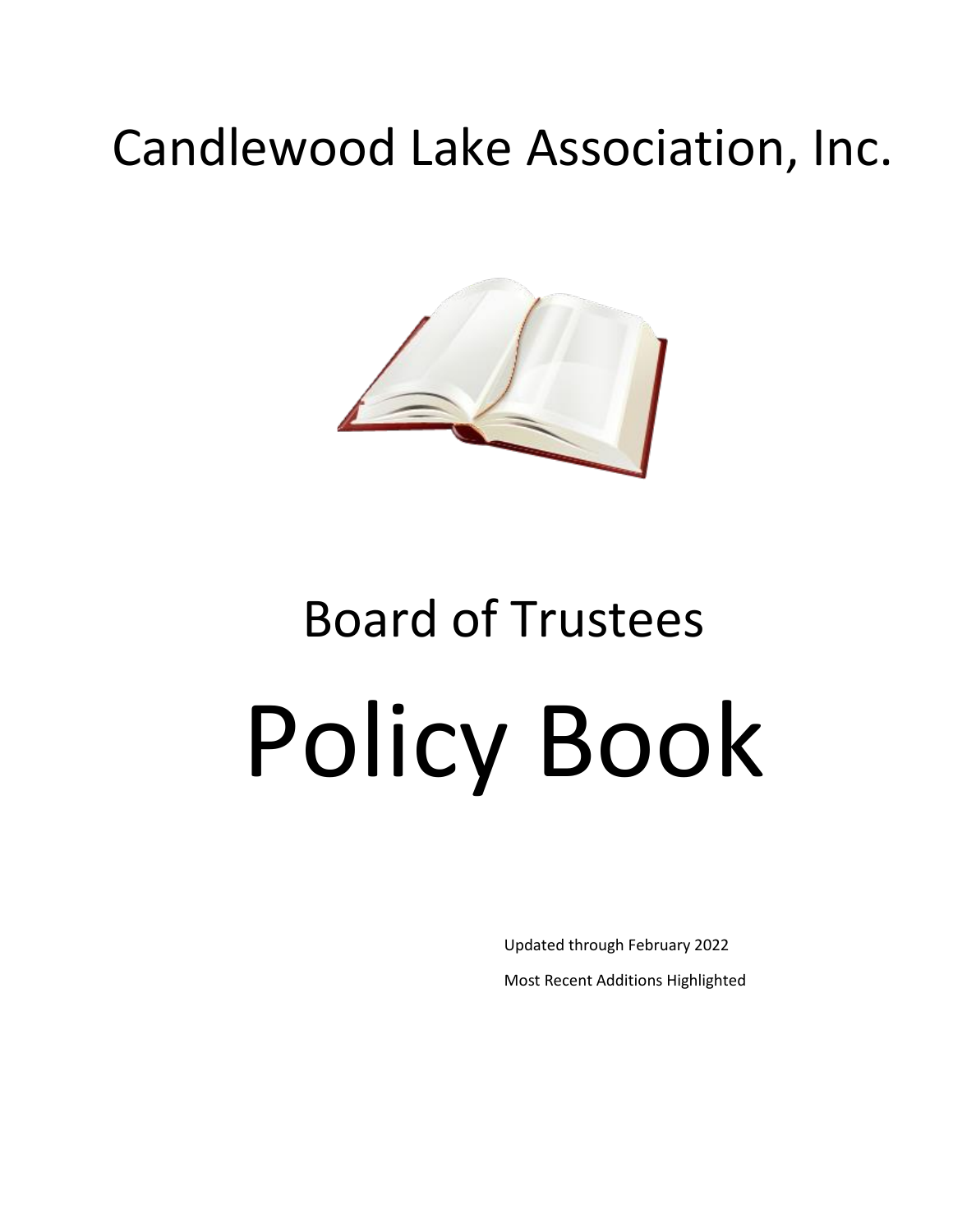### **UTILITIES:**

### **Grinder Policy 03.027.17**

Any maintenance problems between the dwelling and grinder will be the responsibility of the property owner. If the grinder pump is beyond the member's property line, Candlewood is responsible for the pipe between the dwelling and the property line and the grinder.

### **Grinder Service Fee Policy 12.02.21**

Following a proper motion by Trustee Schubert, a second, and discussion, the Candlewood Lake Association, Inc. Board of Trustees accepts by a vote of 5 in favor and 1 opposed the recommendation of the Utilities Committee to create a new policy to address repeatedly plugged residential grinders and levy a fine(s) based on repeated incidents of a plugged grinder pump due to non-compostable material jammed in the grinder pump at a CWL residence will result in:

- First occurrence Written warning.
- Second occurrence \$250 fine.
- Third occurrence Full cost of a new grinder pump installation.

All fines will be levied against the named property owner. Should a plugged grinder station be shared by more than one member, then (a) each property owner sharing the grinder will be notified in writing with each instance of an assessment of the grinder by CWL Utilities personnel, and (b) the fines will be shared equally among the members utilizing that grinder station.

### **Operational Metrics Policy 08.24.2020a**

Adopt water and sewer operational metrics and associated measures, and to comply with the State of Ohio's expectations regarding public water supplier metrics and measures as outlined in the CWL Utilities Performance Management document dated August 2020.

### **Water/Sewer Policy # N/A**

No one who is attached to or hooks into the Candlewood system shall introduce anything into the system except the usual household sewage and wastewater.

AND BE IT FURTHER RESOLVED:

No runoff water, water from water furnaces, hot tubs, pools or the like shall be introduced into the system since this will dilute the treatment effect.

### AND BE IT FURTHER RESOLVED:

Although this policy has been in effect since the establishment of the sewer system in 1984, it has never formally been made a part of the Board of Trustees minutes as such. Property owners who are presently not in compliance shall be given up to six (6) months to comply with this procedure.

### AND BE IT FURTHER RESOLVED:

If any property owner fails to comply with this resolution, the property owner shall be subject to such discipline as the Board of Trustees has determined based on recommendations of the Environmental Control Committee.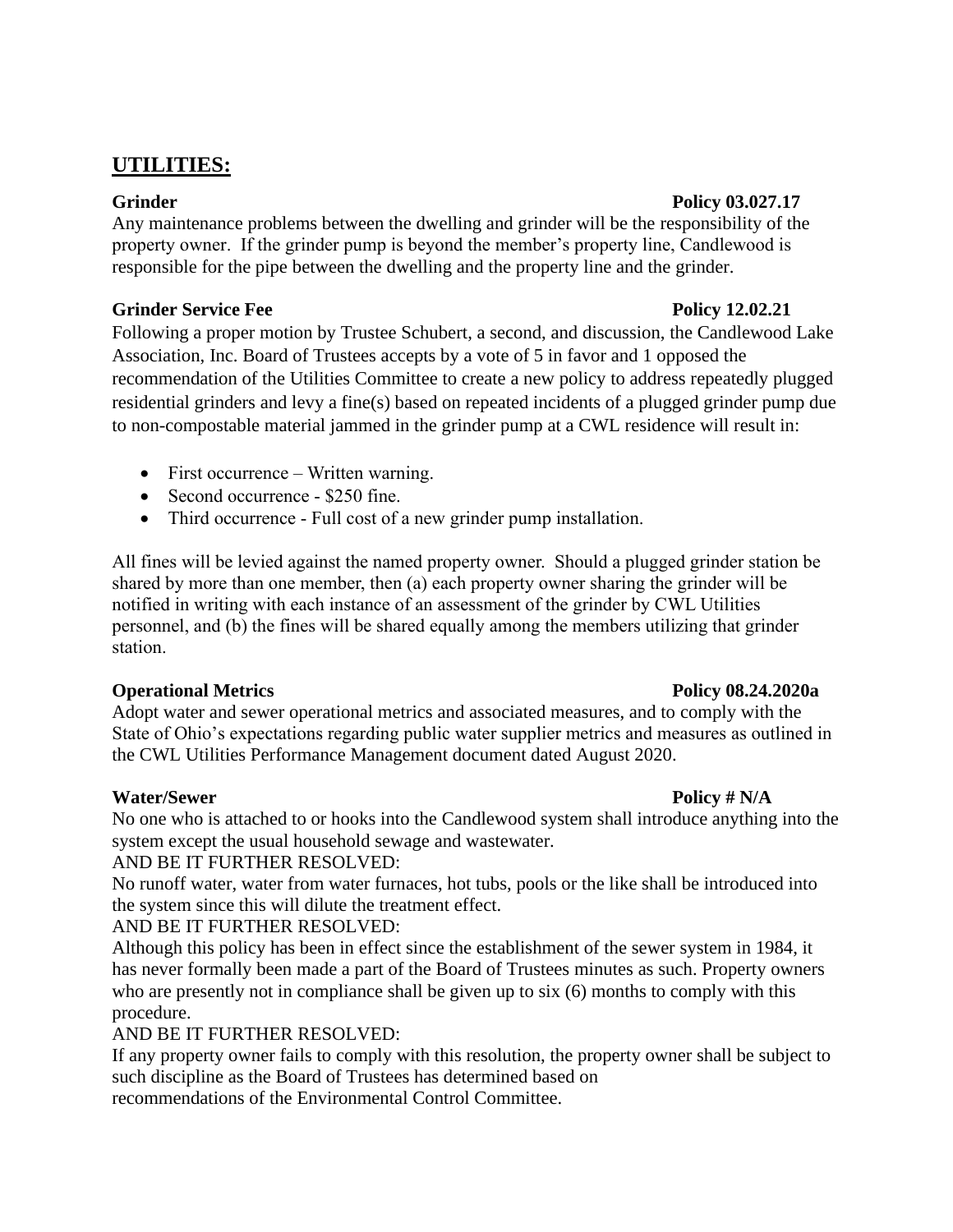#### **Water/Sewer-Backflow Cross-Connection Control Policy 02.009.97**

## **Revised Policy 07.069.13**

### TO PROVIDE AN EFFECTIVE MEANS FOR PROTECTING THE PUBLIC WATER SYSTEM FROM CONTAMINATION, DUE TO BACKFLOW OF CONTAMINANTS THROUGH THE WATER SYSTEM.

**Whereas,** Section 6109.13 of the Ohio Revised Code requires protection of the public water system from contamination through any connection, whereby water from a private, auxiliary or emergency water system may enter the public water system; and

**Whereas**, Section 3745-95-06 of the Ohio Administrative Code requires protection of the public water system from contamination due to backflow of contaminants through the water service connection; and

**Whereas**, the Ohio Environmental Protection Agency requires the maintenance of a continuing program of cross-connection control, which will systematically and effectively prevent the contamination of all potable water systems; and

**BE IT ORDAINED** BY THE TRUSTEES OF THE CANDLEWOODLAKE ASSOCIATION, INC. STATE OF OHIO

SECTION 1. That if, in the judgment of the Utility Supervisor or General Manager, an approved backflow prevention device is necessary for the safety of the public water system, the Utility Supervisor or General Manager will give notice to the water consumer to install such an approved device immediately. The water consumer shall at his/her own expense install such an approved device at a location and in a manner approved by the Utility Supervisor or General Manager and shall have inspections and tests made of such approved devices as required by the Utility Supervisor or General Manager.

SECTION 2. That no person, firm, corporation shall establish or permit to be established or maintain or permit to be maintained any connection whereby a private, auxiliary or emergency water supply other than the regular public water supply of Candlewood Lake Association, Inc. may enter the supply or distributing system of said municipality, unless private, auxiliary or emergency water supply and the method of connection and use of such supply shall have been approved by the Utility Supervisor or General Manager of Candlewood Lake Association, Inc. and by the Ohio Environmental Protection Agency.

SECTION 3. That it shall be the duty of the Utility Supervisor or General Manager to cause surveys and investigations to be made of industrial and other properties served by the public by the public water supply where actual or potential hazards to the public water supply may exist. Such surveys and investigations shall be made a matter of public record and shall be repeated as often as the Utility Supervisor or General Manager shall deem necessary.

SECTION 4. That the Utility Supervisor or General Manager of Candlewood Lake Association, Inc. or his/her or its duly authorized representative shall have the right to enter at any reasonable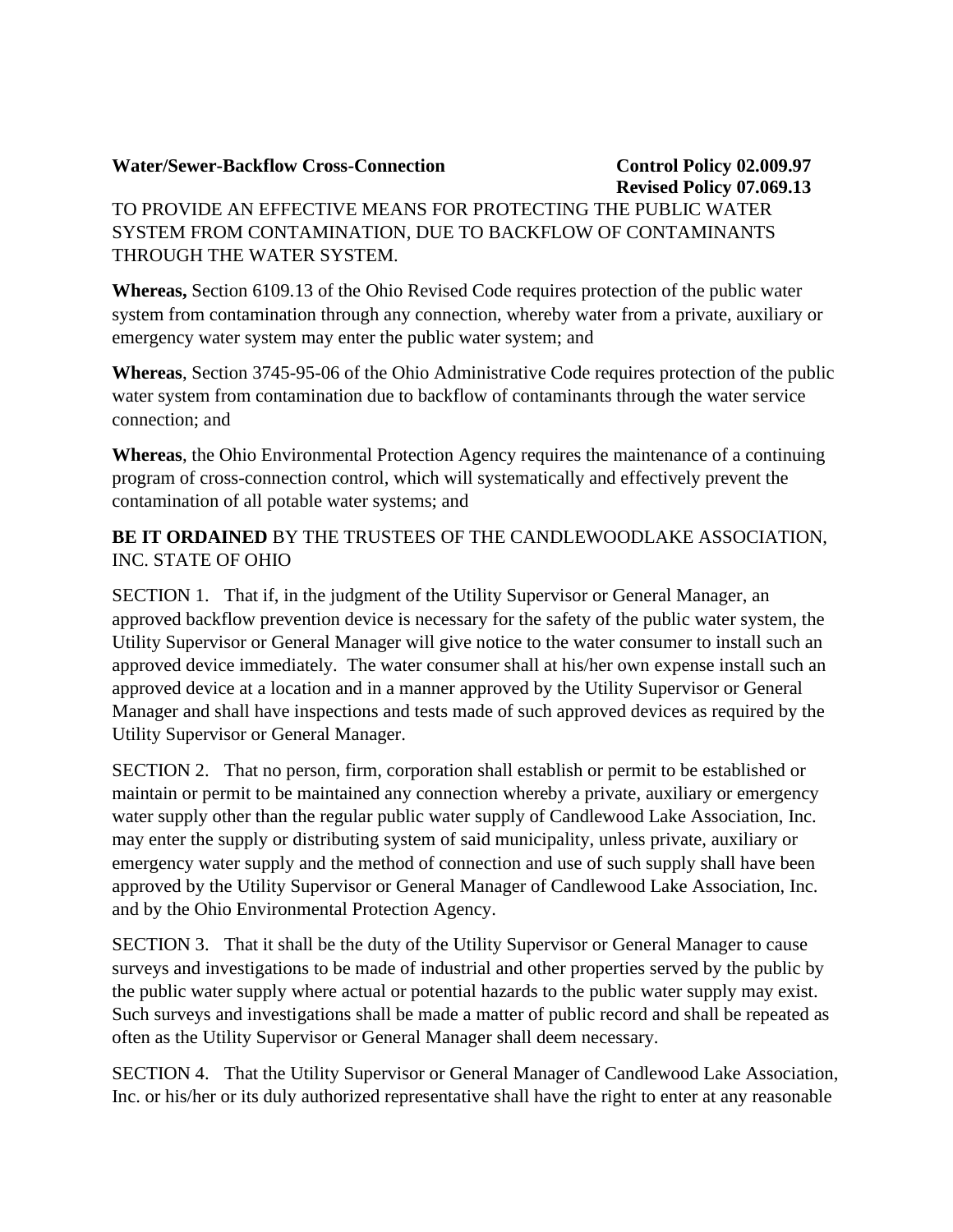time any property served by a connection to the public water supply or distribution system of Candlewood Lake Association, Inc. for the purpose of inspecting the piping system or systems thereof. On demand of the owner, lessees, or occupants of any property so served shall furnish to the Utility Supervisor or General Manager any information, which he/she may request regarding the piping system or systems or water use on such property. The refusal of such information, when demanded shall, within the discretion of the Utility Supervisor or General Manager, be deemed evidence of the presence of improper connections as provided in this ordinance.

SECTOIN 5. That the Utility Supervisor or General Manager of Candlewood Lake Association, Inc. is hereby authorized and directed to discontinue, after reasonable notice to the occupant thereof, the water service to any property wherein any connection in violation of the provisions of this ordinance is known to exist, and to take such other precautionary measures as he/she may deem necessary to eliminate any danger of contamination of the public water supply distribution mains. Water service to such property shall not be restored until such conditions shall have been eliminated or corrected in compliance with the provisions of this ordinance.

SECTION 6 This ordinance shall take effect and be in force and after the 17 day of February, 1997 as adopted and revised by the Board of Trustees of the Candlewood Lake Association, Inc. State of Ohio.

The impact fee when CWL provides sewer service outside the physical boundaries of said subdivision shall be the same cost as the tap-in fee that is charged to property owners within the physical boundaries of the association. This impact fee shall be charged to each address whether numbered, lettered or unmarked. It shall be charged to each dwelling unit, separate business or any other address or building as deemed property by the association's Board of Trustees. Service can only be provided when a contract acceptable to the person responsible for contracting for the service to the association's Board of Trustees is legally signed and accepted.

### **Water/Sewer Policy 02.028.97**

The sewer user rate for service outside of the Association's physical boundaries as two times the rate charged to sewer users within the physical boundaries of the association. This user rate shall be charged to each address, whether numbered, lettered or unmarked. It shall be charged for each dwelling unit in any multi-unit building, each single dwelling unit, each separate business or any other address as deemed proper by the associations Board of Trustees. Service can only be provided when a contract acceptable to the person responsible for contracting for the service and acceptable to the association's Board of Trustees is legally signed and acceptable.

Candlewood Lake Association is required by the Environmental Protection Agency to take whatever action is required inflow of surface water into our sewer treatment system.

It is also required for the purpose of not building a sewer treatment plant larger, just to treat surface water. Inflow and filtration is a constant problem for all sewage collection systems. Candlewood Lake has an ongoing program of remediation.

#### **Water/Sewer Policy 02.027.97**

#### **Water/Sewer Policy 05.065.99**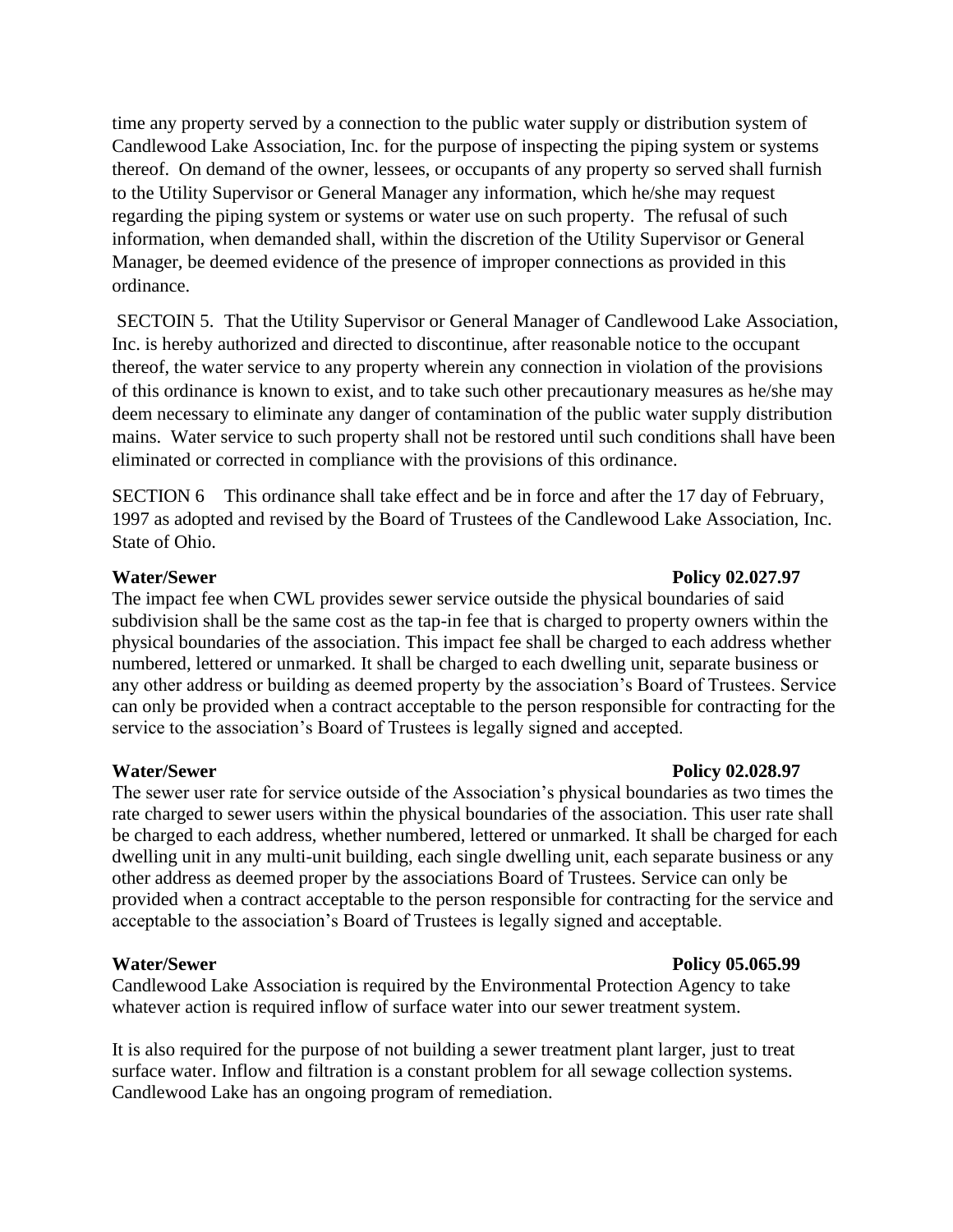This policy is specifically directed to all lots in Unit 4, The Recreational Vehicle Area, but could apply elsewhere if similar or the same conditions exist.

Sewer pipe risers will be required at every sewer connection where the opportunity for surface water infiltration exists.

Installation requirements are as follows:

- 1. Risers shall be installed in such a manner that no surface water runoff shall enter the riser. They shall consist of the following:
	- a.) Grade shall be established by CWL personnel at the time of installation, and shall be 5" or more above grade. All risers shall be terminated as designated by the CWL Utility Supervisor
	- b.) Riser pipe material shall be SDR35 sewer pipe of SCH 40 IPS water
	- c.) line or equivalent. All joints will either be by gasket joints or socket weld joint (glue).
	- d.) Each riser shall have either a screw out type plug (clean out cap) or a watertight gripper plug installed when not in use and after seasonal use.
	- e.) Camping units, homes, porches, or other structures connected to the riser that do not disconnect for seasonal use shall provide a watertight sanitary seal where the sanitary sewer connection is made.
	- f.) Alteration or cutting off approved risers and any other violation of this policy will result in a warning on the first violation. Subsequent violations will result in a \$50.00 fine and/or termination of service to said property until such time that corrective action has been taken.

### **Water/Sewer Policy 10S.136.08**

Any entity or person who is not a member of Candlewood Lake Association and connects to Candlewood Lake Utilities will abide by the same rules and receive the same percentage of increases for services as Candlewood Lake members.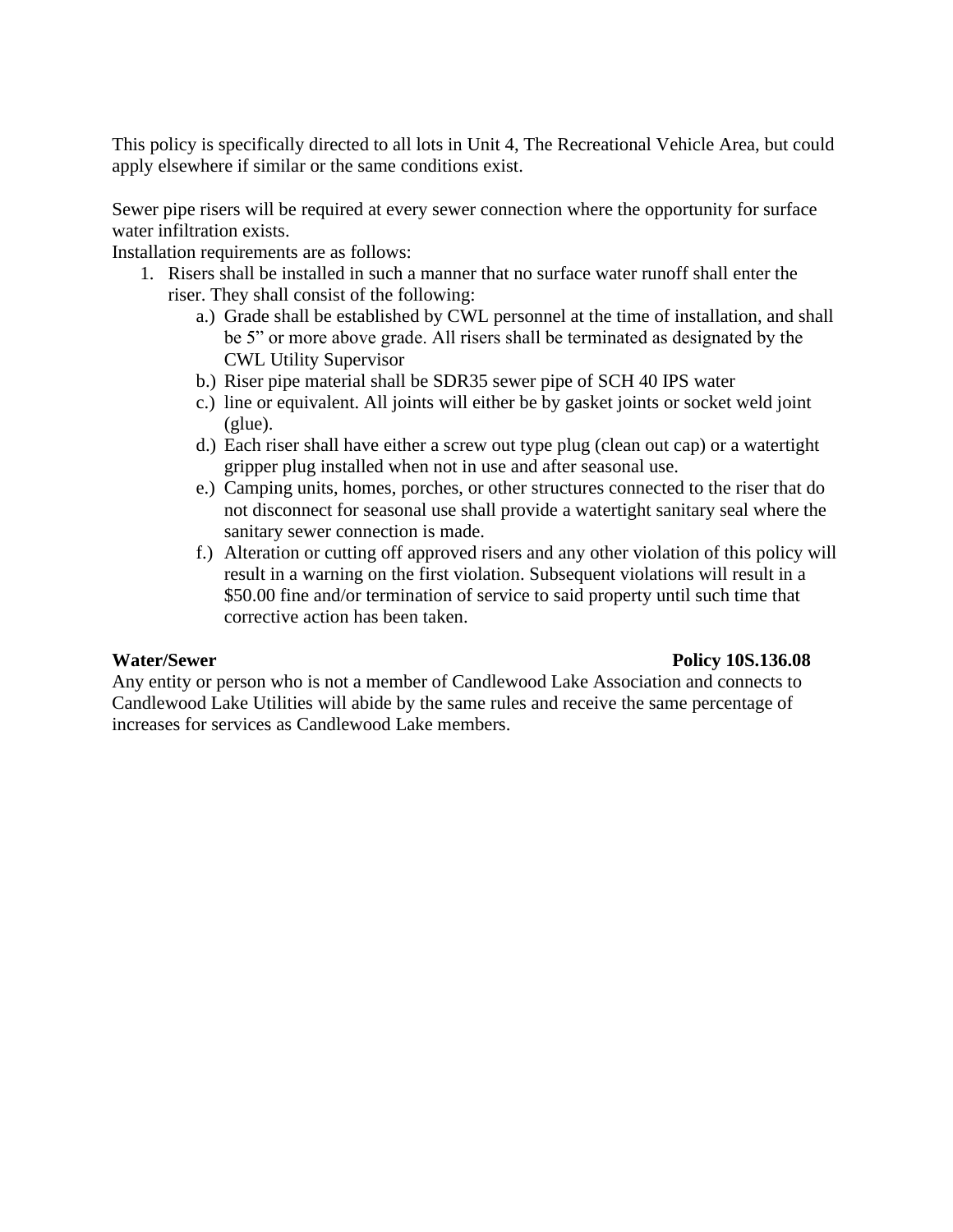### **FINANCIAL:**

Candlewood Lake Association will defer assessments or try to arrange partial payments if possible for any person who is deployed in active service and are not able to pay assessments for a 12 month period.

### **Assessment** Policy 01.015.00

Candlewood Lake Association will not assess the Morrow County Board of Commissioners any annual fees or assessments on Candlewood Lake Association, Inc lots that Morrow County takes in lieu of collections of delinquent real estate taxes.

### **Budget Policy N/A**

The Board shall annually approve the operating budget for the Association. The budget shall be designed to reflect the Board's objectives for the sound financial operation for the Association. Therefore, it must be carefully organized and planned to ensure adequate understanding of the financial needs associated with program operation and development.

To meet the objectives of this policy the Board directs the Finance Committee to prepare a longterm year-by-year plan for the maintenance and replacement of facilities and equipment, maintain a plan of anticipated revenues based on changes in assessments and charges for services, and report to the Board any serious financial implication arising from the budget plan.

### **Budget Planning Policy 05.126.91**

In preparing the budget the responsible administrator shall set the following general priorities for expenditures:

- 1. Staff for the maintenance of current programs.
- 2. Equipment and supplies for the maintenance of current programs.
- 3. Maintenance of existing facilities and equipment.
- 4. New staff for improvement or expansion of current programs.
- 5. New equipment and supplies for the improvement or expansion of current programs.

When presented to the Board for review, the budget shall contain the number of managers, supervisors, and all other employees for the current and budgeted, the proposed expenditures in each financial category for the revenues by sources, and explanation of each item of expense proposed, and an estimate of the employee population for the coming year by program.

### **Budget Planning Policy 09.113.18**

The Finance Committee shall prepare and present to the Board an annual budget for adoption at the February Board meeting.

### **Check Signer Authorization Policy 10.147.08 Policy 10.147.08**

Board of Trustees, the General Manager and the Treasurer as authorized check signers for the Association. Any two signatures of at least one trustee and the General Manager or the Treasurer are required on all checks and electronic payments.

### Assessment Policy 02.036.91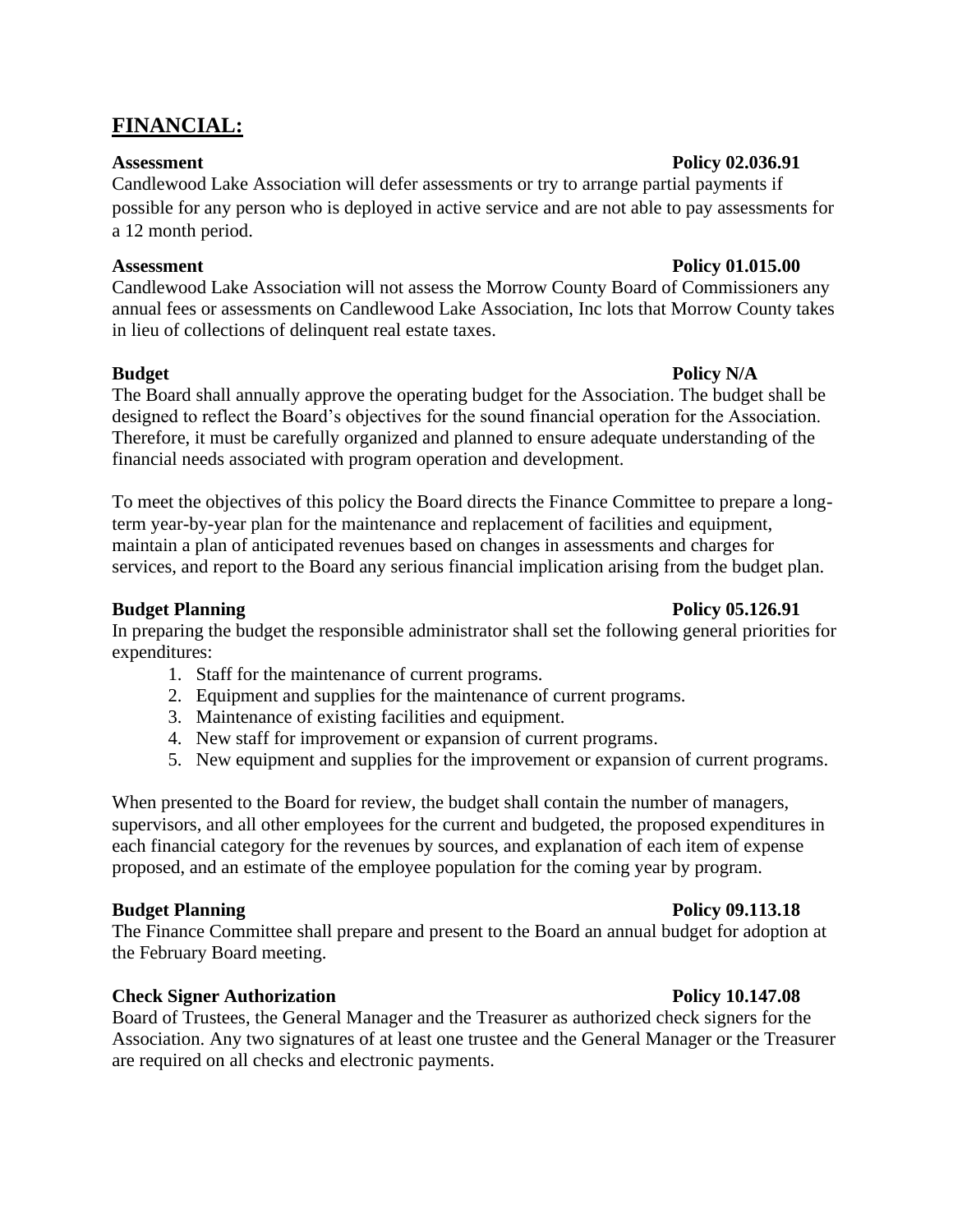### **Charitable Contribution Community Contribution Policy 04.058.97**

Candlewood Lake Association is a not-for-profit organization and its only source of income is from funds paid to the association in the form of operating fees paid to it by the property owners. The Board of Trustees does not feel they should donate these funds on behalf of the property owners.

### **Collection Policy:** Policy 2.104.18

#### **Improved lot:**

Step 1 – Send late notice on 1<sup>st</sup> for any unpaid accounts on the 30<sup>th</sup> of prior month (Net 30) Step 2 – Day 50 Issue a letter of intent to shut off water and sewer (via mail) if not paid in full in next 10 days Step 3 – Day 60 disconnect any accounts that have not been paid or made written payment arrangements

Step 4 – Day 90 send to Collections

### **Unimproved lot:**

Step  $1$  – Send Late Notice on 1<sup>st</sup> for any unpaid accounts on the 30<sup>th</sup> of prior month (Net 30)

Step 2 – Day 60 Send Final Notice

Step 3 – Day 90 Send to Collections

### **Collection Fee Policy 06.01.21**

A fee of 33% of a member's delinquent balance to be added to the total request for reimbursement from the member for any account referred to Candlewood's attorney for collections. This amount is in addition to any delinquent assessments, fine or other fees and shall be added to the members account upon reaching Step 4 of the Collection policy for improved lots and Step 3 of the Collection policy for unimproved lots.

### **Collections-Foreclosure Policy 06.075.11**

CWL to initiate foreclosure proceedings on vacant lots if the following criterion is met as recommended by the Finance Committee:

- An existing CWL member has an interest in purchasing the delinquent lot and that purchase would result in positive income for CWL,
- The member who is interested in purchasing the lot signs a document indicating that they are willing to pay any and all legal cost associated with foreclosing on the lot, and
- Prior to CWL initiating any foreclosure action, the member who is interested in purchasing the lot negotiates an acceptable price for the lot with the General Manger and signs a document noting the price they will pay CWL for the lot after foreclosure is completed .

### **Collection – Delinquent Assessment Settlement Policy 06.075.11**

CWL can negotiate a settlement on delinquent assessments with a potential buyer, on vacant lots if the following criteria are met:

- An existing CWL member has an interest in purchasing the delinquent lot and that purchase would result in positive income for CWL,
- The member who is interested in purchasing the lot signs a document indicating that they are willing to pay a pre-negotiated amount of the delinquent assessments to CWL, and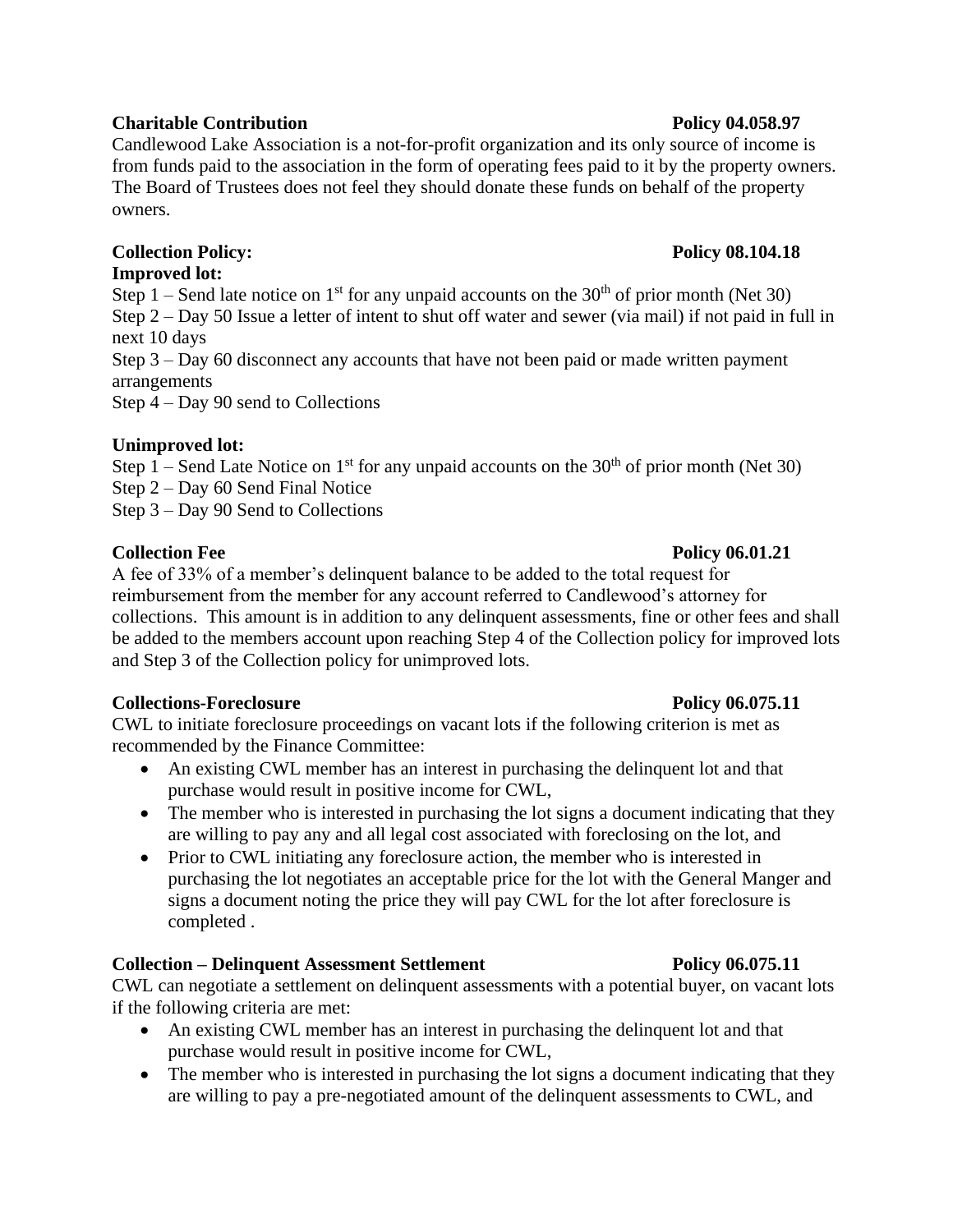• The potential buyer must contact the existing property owner and initiate the deed transfer into the name of the potential buyer at no cost to CWL. Once the deed has been recorded, the agreed upon delinquent assessments must be paid in full.

**Debt Service Policy 05.063.02** 

The Debt Service will be separate from the Reserve Fund in the accounting ledger.

**Fees Policy 12.143.98** 

Past due, delinquent or non-payment is defined as follows:

- 1. Any MONTHLY WATER, SEWER, OR UTILITY DEBT REDUCTION FEE that is not paid by the due date indicated on the bill or within thirty (30) days of the date on the bill, if due date is not indicated.
- 2. Any QUARTERLY WATER, SEWER OR UTILITY DEBT REDUCTION FEE that is not paid by the due date on the bill or within thirty (30) days of the due date of the bill if the due date is not indicated. These due dates are usually April  $1<sup>st</sup>$ , July  $1<sup>st</sup>$ , October  $1<sup>st</sup>$ , and January  $1<sup>st</sup>$  of the next year but may be changed.
- 3. The operating fee that is not paid in full by April  $1<sup>st</sup>$  of the yearly bill, or if the quarterly payment plan is chosen by the property owner, the due dates and amounts that are sent with the first operating fee billing of the year.
- 4. These dates are usually April 1<sup>st</sup>, July 1<sup>st</sup>, October 1<sup>st</sup>, and January 1<sup>st</sup> of the next year.
- 5. Any mowing charge that is not paid by the due date indicated on the bill or within thirty (30) days of the date of the bill if due date is not indicated.
- 6. Any miscellaneous service fee (could include fines, traffic citations, ECC fines, charges for work done by Candlewood and other similar charges) not paid by the due date indicated on the bill or within thirty (30) days of the date of the bill if due date is not indicated.
- 7. Any other charge, fee, or assessment, dues, rent or other charge made by the Association that is not paid by the due date indicated on the bill or within thirty (30) days of the date of the bill if due date is not indicated.

### **Fee - Permit & Fees Policy 12.201.05**

\$850.00 of each \$1,250.00 building permit fee for houses and \$600.00 of each \$900.00 building permit fee for mobile homes is to be put into a special fund for roads.

### **Fees – ECC Fines Policy 09.01.20**

ECC fines will reoccur every 60 days until the violation is corrected.

### **Financial Policy Policy Policy Policy Policy Policy Policy Policy Policy Policy Policy Policy Policy Policy Policy Policy Policy Policy Policy Policy Policy Policy Policy Poli**

The Candlewood Lake Association, Inc. Board of Trustees accepts the recommendation of the Finance Committee to adopt a set of financial policies as presented to the Board in the document attached to this motion. (See Financial Policy Book approved 2/28/22 SBAR 022210)

### **Financial Report Policy 05.126.91**

The Board shall receive at each regularly monthly meeting statements showing the financial position of the Association as of the last day of the preceding month.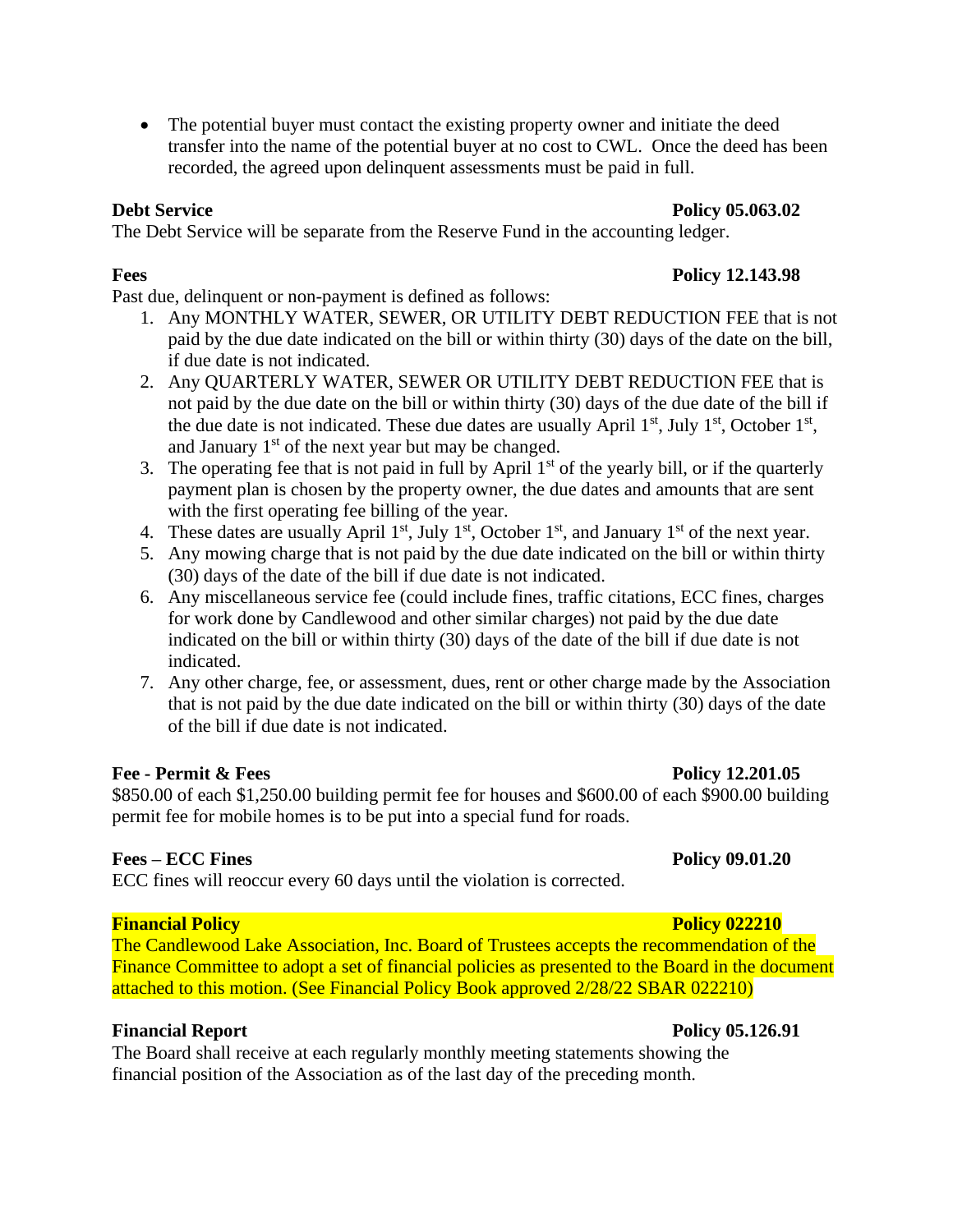The Finance Director shall be responsible for the submission of the monthly financial report. Said report shall include obligations incurred last month and to date by account, expenditures last month and to date by account, and funds received last month and to date by source.

The Candlewood Lake Association, Inc. Board of Trustees accepts the recommendation of the Bylaws Committee to place on the 2022 Annual Meeting ballot an action seeking membership approval of the proposed bylaws amendments provided here relating to the financial recordkeeping for funds of the Association. (As indicated on SBAR 022214)

### General Manager Approval Authority **Policy 06.081.08**

The spending limit of the General Manager is \$5000,

### General Manager Contract Expense Cap **Policy 10.119.09**

An expense cap, up to 10% over the original cost approved by the Board for expenditures, in order to allow for contingencies, is given to the General Manager.

### **HOA Lien Policy 07.01.20**

Motion passed to authorize the General Manager to sign as agent for an HOA Lien.

Investment of Board funds may be made by the Finance Director when operating within the constraints of Association C C's & R's and Board policy, provided that no commitment of this Board may be put in default at time due but be paid properly and promptly. Policy requires that the Finance Director place money at the highest interest bid.

The Finance Director upon approval of the Board may make investment of the Board funds.

The Finance Director shall include in the monthly report to the Board all cash in all funds on deposit as well as all investment assets of the Board.

The Board also requires that the Finance Director report to the Board monthly the total interest earned to date this fiscal year, the types and amounts of each investment and the interest earned on each, and the transactions occurring since the last report.

Funds of the Board may be withdrawn from approved public depositories or negotiable instruments owned by the Board may be sold before maturity only with prior approval of the Board.

The ByLaws of the Association specify that any or all of the Association's money shall be deposited in the name of and to the credit of the Association with such depositories as may be designated by the Board of Trustees.

### **Local Purchasing Policy 08.187.91** Policy 08.187.91

The Board recognizes its position as a major purchase in the county, and while it is the intention of the Board to purchase materials and supplies of quality at the lowest possible cost through

#### **Investments Policy 04.91.098**

### **Fund Names Policy 022214**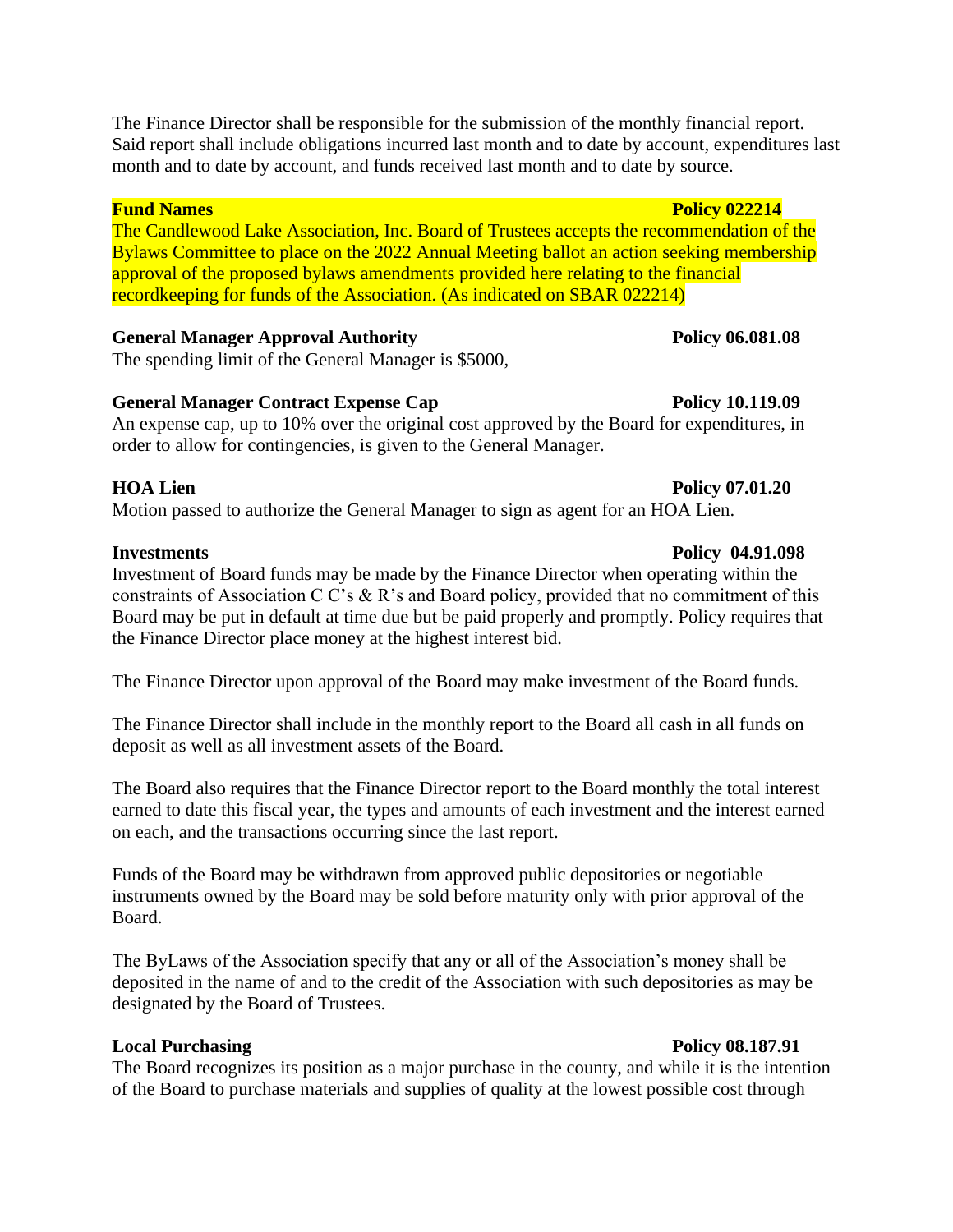widespread competition, if all other considerations are equal, the Board prefers to purchase within the county from established merchants. The Board authorizes the Finance Director to award purchases placed in accordance with law, this policy, and all policies of the Board otherwise applicable to local merchants when their quotation is competitive, freight charges are a factor, maintenance service may be required or promptness of delivery is a consideration provided that all policies pertaining to purchasing are duly observed.

#### **New Member Fee Policy 07.01.21**

The new member fee is to be paid by all new members of CWL upon purchase of their first property in CWL or who has not owned property in CWL withing the last 12 months. The fee is to go into the reserve fund of CWL. All exceptions for payment of this fee due to different ownership types must be approved by both the General Manager and the Board President.

#### **Petty Cash Policy 08.91.187**

The Board recognizes the convenience of a petty cash fund affords in the day-to-day operation of the Association, but the Board is also aware of the abuses that can result from the establishment of such funds unless proper controls are promulgated.

The Board authorizes the establishment of imprest (revolving type) petty cash funds in the care of the following persons and in the following amounts:

RESPONSIBLE TITLE – Financial director AMOUNT - \$200.00

### **Purchases Not Budgeted Policy 05.91.126**

### The Board shall require that it approve, in advance, all expenditures of funds in excess of amounts budgeted for each and every item in the annual budget; all expenditures identified as the restricted funds; all transfers from one fund to another; any purchases that would exceed the major line amount appropriated by more than \$500.00 or was not contemplated in the budget adopted. The Finance Director may place other expenditures provided a sufficient amount is available in the budget for subsequent transfer by the Board to cover the purchase.

When the proposed purchase would exceed the appropriation by more than \$500.00 and up to as much as \$600.00, the order may only be placed upon the approval of the Finance Director.

In the event of an emergency, which exists whenever the time required for the Board to act in accordance with regular procedures, would endanger life or property, the Finance Director may authorize a purchase order up to \$500.00.

It is not intended by this policy that "emergencies" be permitted to occur as a result of inadequate planning, delay, etc.

Any expenditure in excess of appropriation made in conformance with this policy shall be reported to the Board at the next meeting, with a recommendation of funds to be transferred to cover said purchase.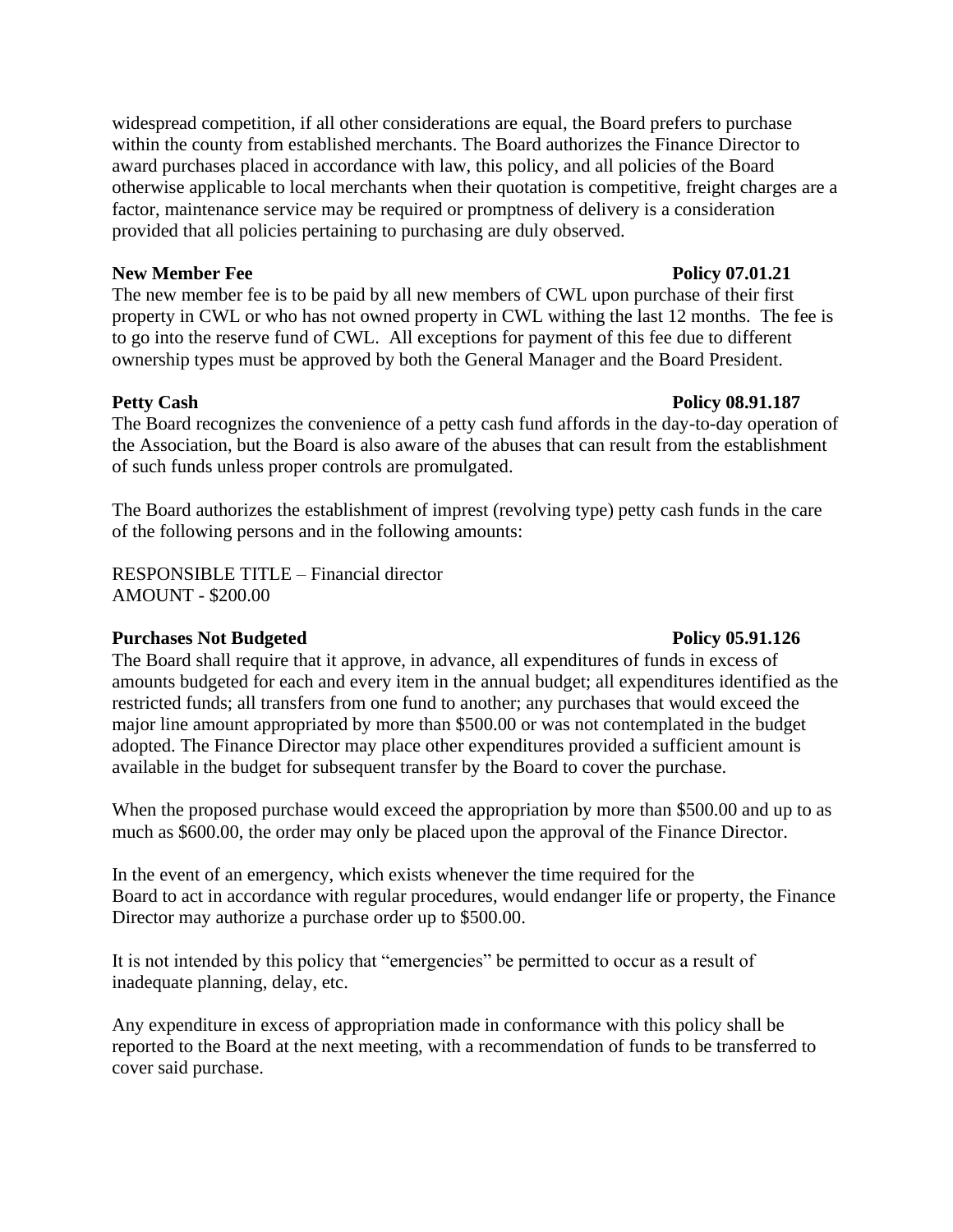#### **Quote & Bid Policy Policy 10.167.04**

Approved motion that it shall be the policy of the Board of Trustees and of the General Manager, to insure that the best pricing and highest quality of work is obtained on all repairs, improvements, services and capital projects. This policy shall also establish guidelines to ensure that all pricing and bids are obtained in the highest ethical manner.

This policy shall set forth guidelines for their General Manager to identify those items for which competitive bids and sealed bids shall be obtained. This policy shall also establish guidelines for obtaining competitive bids and sealed bids. This policy shall also establish guidelines for the bidding procedures to be conducted in an orderly and efficient manner.

It shall be the duty of the General Manager to put into effect the guideline of this policy.

For whomever the Board approves expenditures to build, repair, replace, enlarge, and improve or for the purchase of capital outlay, the following guidelines shall apply. The General Manager shall compete a specification sheet outlining all required specifications and requirements. The General Manager shall obtain a minimum of three (3) bids for each expenditure over \$10,000.00. If at any time the General Manager is unable to obtain three written bids, he/she must put into writing any explanations as to the reasons why the required numbers of bids could not be obtained. His explanation should include all vendors/contractors from whom the bids were requested.

- 1. No Bids: No bids are required on amounts up to \$10,000.00 if approved in the budget or within the parameters of the budget.
- 2. Written Bids: A written bid shall be obtained on all expenditures of \$10,0001.00 to \$15,000.00. A written bid shall be defined as a bid placed in writing. A written bid shall be binding for a specific period of time.
- 3. Sealed Bids: Sealed bids shall be obtained on all expenditures over \$15,000.00. A sealed bid is defined as a bid submitted to be opened at a specific time and place. A sealed bid shall be binding for a specific period of time. \*

### Procedure for Sealed Bidding

The General Manager shall furnish all bidders with the required information to ensure that the bidding process is conducted in the highest ethical manner. This information should include but not be limited to, the bidding specifications, written rules for bidding, return envelope marked "BID ENCLOSED" and any other information that may be required.

All bids shall be opened publicly at the time and place specified by the Board of Trustees. The lowest/or best responsible bidder shall by Board resolution be awarded the bid.

Whenever a bidder submits a bid and later claims a mistake, error or omission in preparing their bid, the bidder shall, before the bids are open, make know the fact and in such case the bid shall be returned unopened, and the bidder shall lose the right to bid on that proposal. If for any reason Candlewood determines that a mistake has been made in the requirements, specifications or any part of the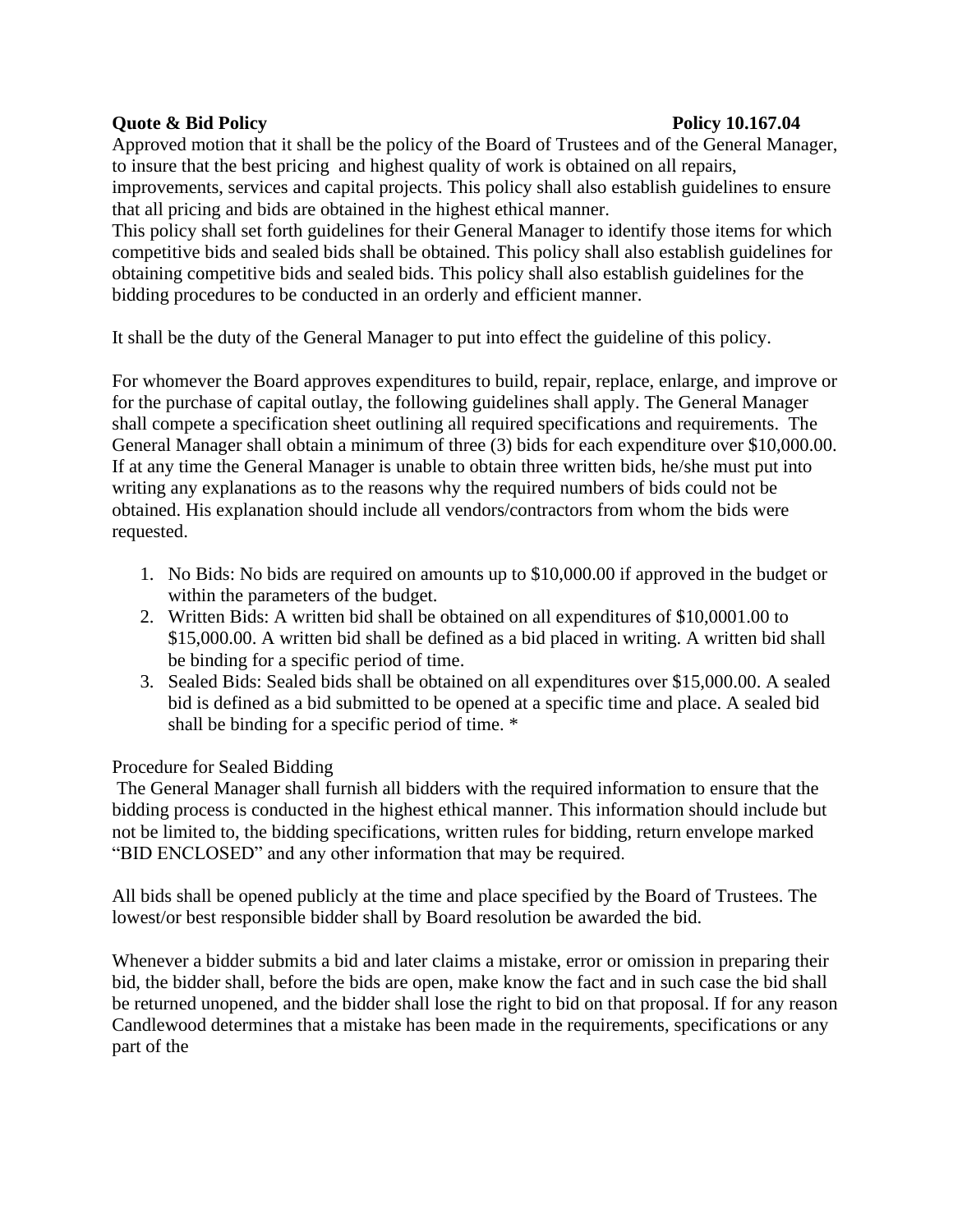bidding information that was provided the bidders that may affect the outcome of the bidding process, all bids shall be returned to the bidder unopened, and the bidding procedure shall start over.

#### BID/PRICE POLICY

A. Price quotes are to be obtained from up to three (3) vendors, if possible for all work or equipment in excess of \$10,000.00.

Brands, types of materials, make and/or other types of information should be specific so that quotes are comparable.

Warranty, completion or delivery dates should be requested of those who submit quotes.

Proof of workers compensation coverage and proof of liability insurance in an amount not less than one million dollars (\$1,000,000.00) per occurrence must be provided.

Environmental Protection not less than \$5 million per occurrence.

B. Sealed bid prices are to be obtained from up to three (3) vendors, if possible for all work or equipment in excess of \$15,000.00.

Brands, types of materials, make and/or other types of information should be specific so that quotes are comparable.

Proof of workers compensation coverage and proof of liability insurance in an amount not less than one million dollars (\$1,000,000.00) per occurrence must be provided.

C. For major construction projects, the architect or engineer that is employed by Candlewood Lake should prepare a contract. Candlewood's corporate attorney accepts the contract language and format of the American Institute of Architects (AIA) contracts. The AIA also has a standard form for "instructions to bidders", "the bid form", "change orders", and "application and certificate for payment". Proof of workers compensation coverage, and liability coverage of not less than One Million dollars (\$1,000,000.00) is required. In the case of larger projects where construction of a structure is the project, the contractor should be required to have property insurance in the amount of the contract, for work in progress, in case of damage or destruction of the property by fire or other event. All contracts for construction should have a retainage of 5 to 10% from all progress payments to be paid at the satisfactory completion of the job.

In case of large construction jobs where sub-contractors are likely to be used by the general contractor, an Original Notice of Commencement should be used. This document must be recorded with the County and be posted on the job. This prevents subcontractors from filing against Candlewood if the general contractor does not pay them. Candlewood Lake shall be listed as additional insured.

D. Enclosed are examples of:

- a. Letter from attorney explaining notice of commencement, etc.
- b. Example of Original Notice of Commencement
- c. Contractor agreement for smaller jobs.
- d. Change order
- e. Application and certification of payment
- f. Request for sealed bid as used by Sprint. (Could be used for quotes, bids, etc.)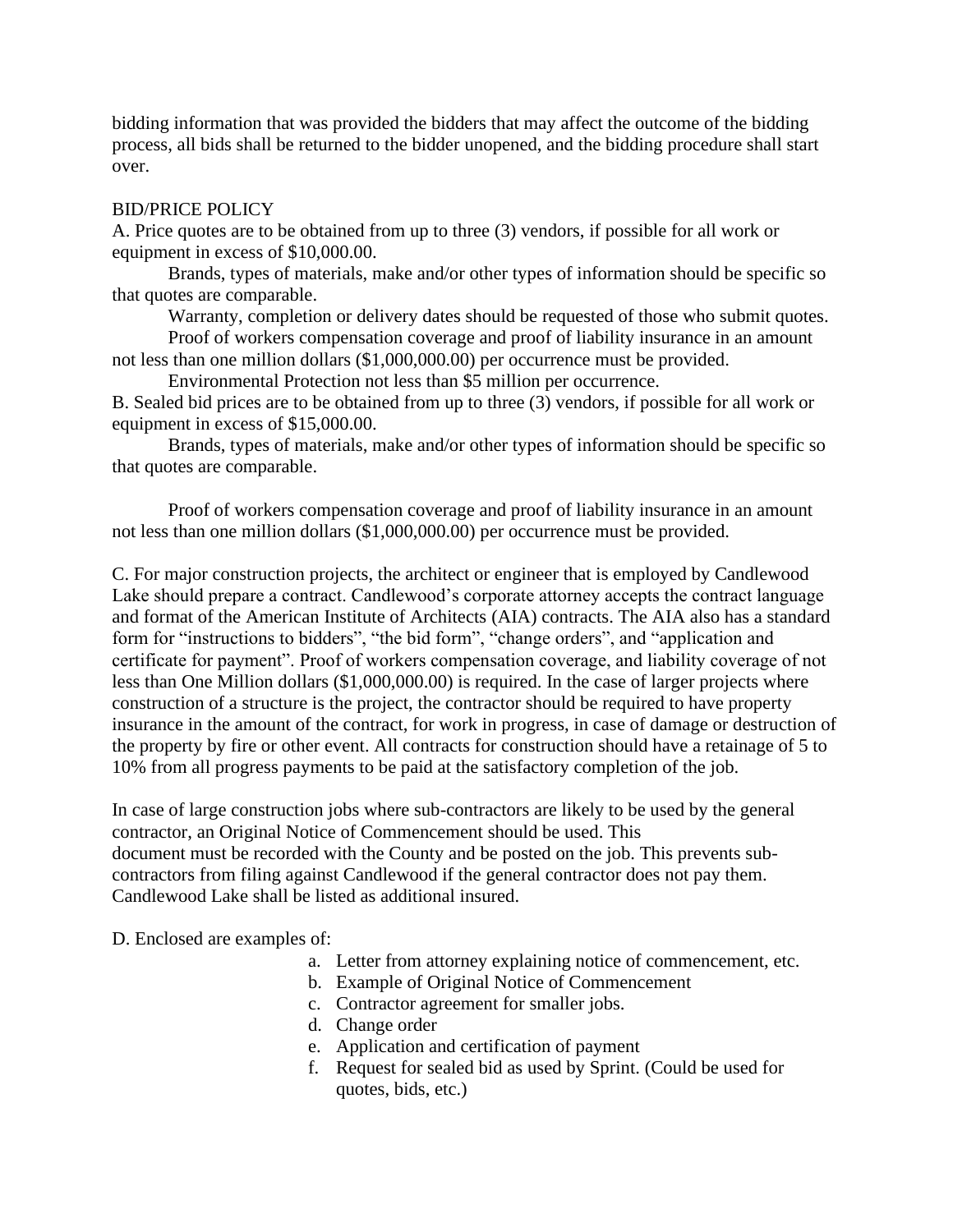#### LARGER JOBS

E. All changes should be in writing. If there is an architect or engineer being used, the following procedure should be used:

- 1. Builder or owner requests change.
- 2. Whoever requests change is referred to the engineer or contractor.
- 3. Engineer or architect must agree with the changes.
- 4. The engineer or architect fills out the change order and signs it. It must be signed by the owner (Candlewood) and contractor.

Payment will made only after an application and certificate for payment is approved and signed by the architect or engineer and contractor.

#### **Quote & Bid Policy: Policy 10.106.13**

All bid form shall include scope of work, description of product or service needed, dates, terms, and change specifications.

#### **Vendor Relations Policy 08.91.187**

It is the purpose of this policy to implement the intent of the Board to limit strictly the interest that officers and employees of the Board may have in purchases or contracts of the Board.

No member of the Board shall have any direct or indirect pecuniary interest in any contract of the Board or be employed by the Board. It shall not be considered a pecuniary interest where a member who is a shareholder, but not director or officer, or a corporation owning not more than 5 percent of the stock of such corporation files with the Treasurer an affidavit of this status with the corporation.

Members of the Board and its authorized agents shall observe the following guidelines in transactions for the Association.

All persons as afore defined shall decline gifts from any individual, group or entity doing, or desiring to do, business with the Board, and shall refrain from soliciting funds or material from vendors, however worthy the purpose. All business-related gratuities are specifically prohibited except nominal value advertising items widely distributed.

In interviews with salesmen, no one who is not a member of the central office staff shall commit himself, by implication or otherwise, on preference for any product, the Board's source of supply for any product, or give any information regarding performance or price which might in any way embarrass the Board or its representatives.

All vendors must have clearance through the central office prior to making any contract with personnel on the property. All communication with suppliers shall be through the central office except in special cases where technical details make it advisable to delegate authority to others. A copy of all correspondence shall be forwarded to the Finance Director.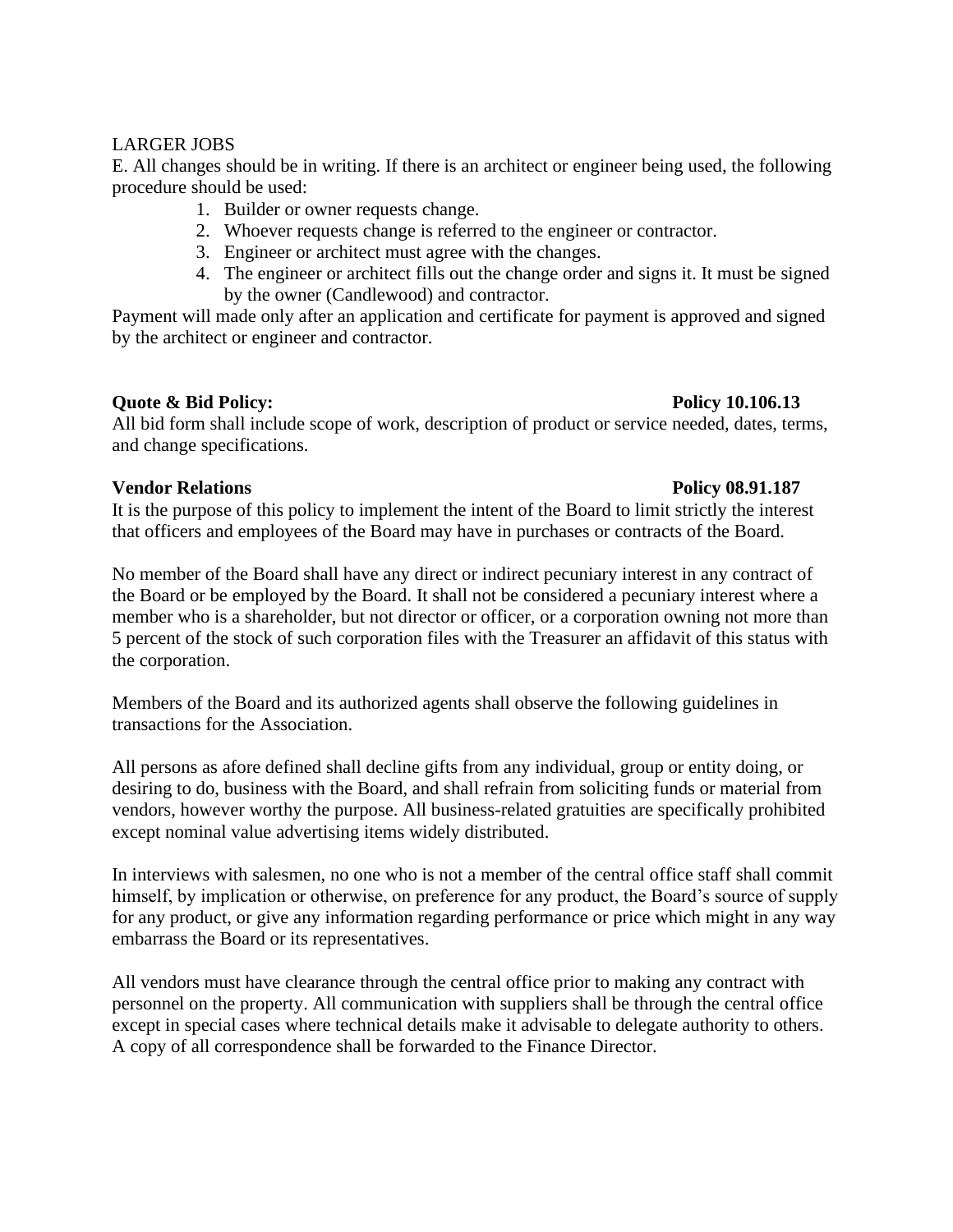### **AMMENITIES:**

### **Beach/No Smoking Policy 07.092.07**

"No Smoking" signs will be placed on the beach and playground areas.

No permanent trailer or boat parking be permitted at the North and South Dock area during the boating season, and that signs be posted at both the North and South docks stating, "No Permanent Boat-Trailer parking – May 1<sup>st</sup> to October 31<sup>st</sup>. Seasonal (May 1<sup>st</sup> – October 31<sup>st</sup>) Boat, trailer parking will be permitted on the North side of Candlewood Drive at the North Dock area. Violation of this policy will result in Lake privileges being revoked for the balance of the year in which the violation occurs.

### **HARMON LODGE**

**Lodge - Main Lodge Policy 10.101.06** 

A new Main Lodge Rental policy is in effect. (see Main Lodge Rental & Usage Policy Agreement)

### **Lodge - Main Lodge Policy 09.176.06**

The upper floor and the Main Lodge may not be rented on Memorial Day or Labor Day weekends, i.e. Saturday, Sunday, or Monday or the Fourth of July. If July 4<sup>th</sup> falls on a weekend, then it cannot be rented on Friday, Saturday, Sunday or Monday. (Effective 10/01/96)

### **Lodge – Main Lodge Policy 02.025.14**

Members are required to notify Security prior to use of the lower level of the lodge by a CWL member in good standing and, when notifying security, let them know whether or not you plan to use the fireplace.

### **Lodge – Main Lodge Policy 02.026.14**

Persons 18 years and younger, unless accompanied by a parent or guardian during their time inside the main lodge, are not permitted in the lower level of the lodge. Also, youth 18 years and younger are not permitted to use the fireplaces in the lodge and that noncompliance this policy will result in a fine up to \$250.00.

The pool policies are as follows:

HOURS OF OPERATION: The Main Lodge and RV pools will open Memorial Day weekend (Saturday – Monday), will close Tuesday –Friday following Memorial Day weekend and then will open daily beginning the first Saturday after Memorial Day through the Monday of Labor Day weekend.

The Main Lodge pool will be open Monday through Friday from noon to 8:00 pm and Saturday/Sunday from 10 am to 8:00 pm. The RV pool will be open Friday 4:00 p.m.to 8:00 p.m., Saturday 10 am to 8:00 p.m.; Sunday noon to 6:00 p.m.; Holiday times will be posted. Any exceptions must be approved by the General Manager. All operating hours subject to weather condition.

### **Boat Storage Policy 07.089.99**

### **Pool Policies Policy 04.044.15**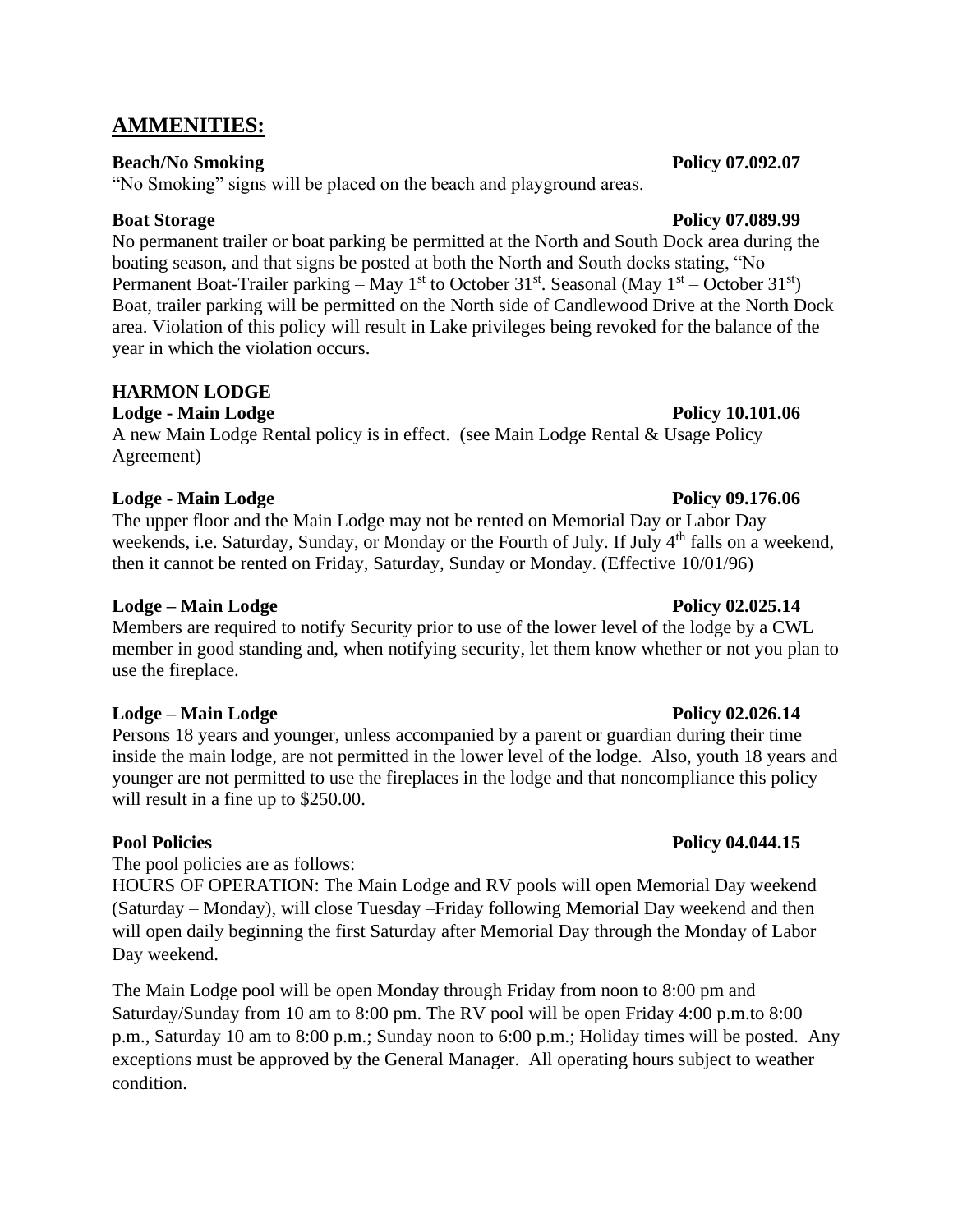POOL PASSES: All members must be in good standing with the CWL Association in order to use the pool. All members, associate members, children and grandchildren living in the household of the member on a permanent basis will be admitted to the pool at no charge. All children and grandchildren not living in the household will be charged \$1.00 per day. All other relatives and guests will be charged \$2.50 per day.

A list of members and dependents living in their residence must be kept on hand at the pool and at the Association Office.

SEASON GUEST POOL PASS: Non-transferable, seasonal guest pool passes will be permitted at a charge of \$35.00 a season.

CONCESSION FOOD: Concession food will be sold at the Main Lodge Pool. A Food Service Operation License must be obtained from the Morrow County Health Department and must be displayed in the concession area at all times. Only prepackaged food will be sold at the RV pool that does not require a Food Service License.

POOL RULES: Will be posted at both pools in a visible area for all swimmers to read.

ADULT SWIMS: The Main Lodge pool will be restricted to adult swim on Tuesdays, Thursdays, and Saturdays 11:30 a.m. – noon. The rope will be removed to allow lap swimming. Children are permitted during these designated swim hours but only for lap swimming. No horseplay, use of the diving board, or non-swimming during this time.

REST PERIODS: Must be 18 years or older to be in the water during rest periods. Toddlers or younger may only be in the pool during rest periods if being held by an adult.

SWIM TEST FOR DEEP END: Anyone showing difficulty swimming will not be permitted in the deep end of the pool unless a swim test is passed. The swim test will be administered by a lifeguard on duty during rest period times only. If a swimmer fails the swim test, he/she must wait 24 hours before taking the test again. The use of floatation devices are not permitted in the deep end. No one is permitted to jump off the diving board into the arms of another person.

BABY POOL – Parent or the responsible individual must stay in baby pool area with child at all times; swim diapers are required.

SWIM LESSONS: Swim lessons will be provided for members and their dependents at the discretion of the General Manager.

MINOR ACCOMPANIMENT: Children under the age of 13 must be accompanied by a responsible person while at the pool. A responsible person should be a parent, guardian, adult, babysitter approved by the parent or guardian, or other person of a mature level to provide adequate supervision of the child. A Pool Minor Accompaniment Agreement must be signed by a parent of the minor(s). The parent must designate in writing a person at least 13 years of age to accompany and be responsible for their child when the child is at the pool.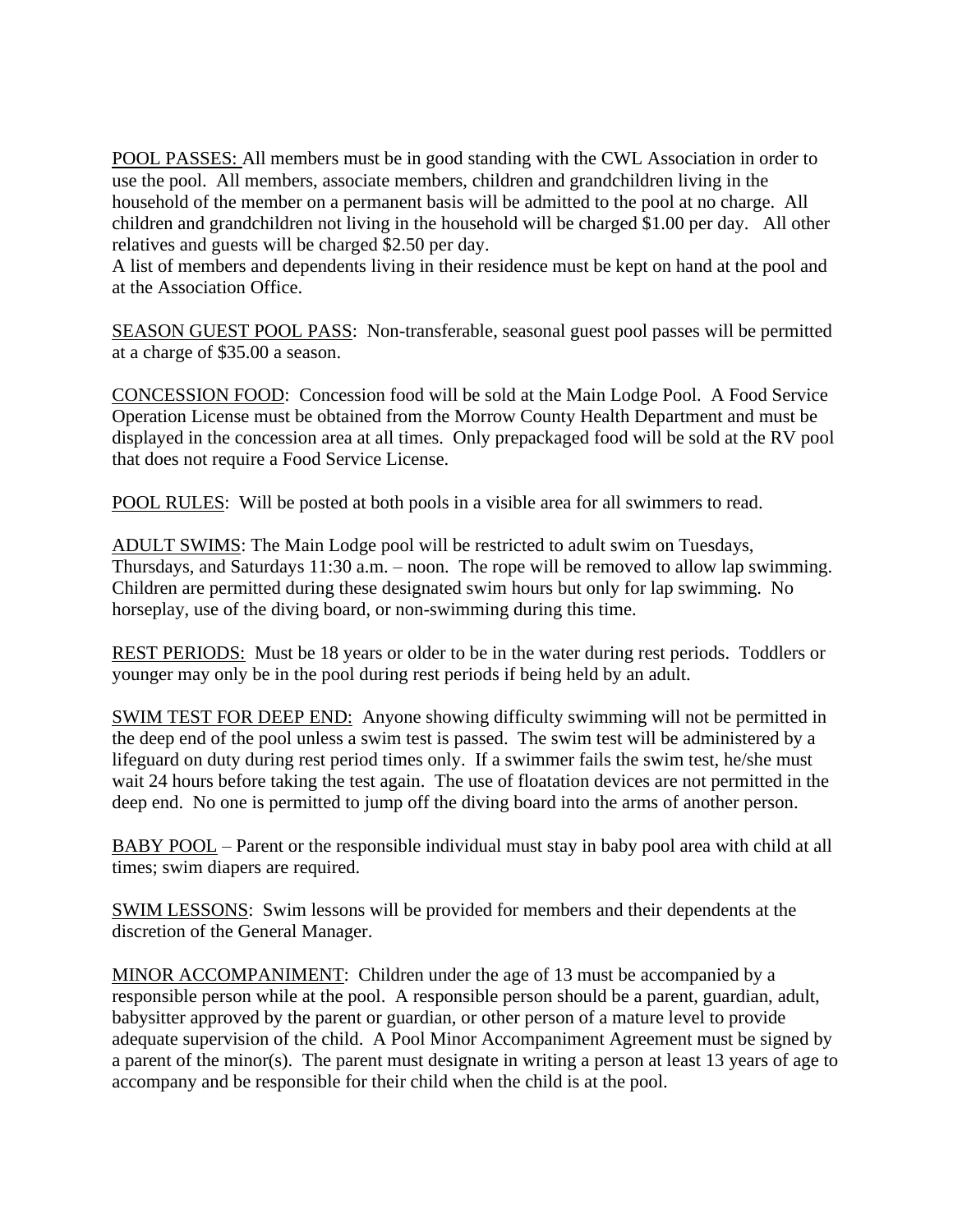#### LIFEGUARDS:

- Must have current lifeguard and CPR certification accepted by the Morrow County Health Department.
- Lifeguards on duty are to enforce the pool rules and must notify the pool manager with any difficulty in enforcement.
- Lifeguards are the persons in charge, and have authority to ask anyone to leave who is not obeying the rules of Candlewood Lake or pool rules. Lifeguards are required to inform the pool manager on duty before asking a member to leave. Improper behavior, foul language and rule infractions are some of the reasons for being asked to leave.
- 15-year-olds may be hired as lifeguards under the following conditions:
	- o Must have a current and valid lifeguard and CPR certification.
	- o When school is IN session, 15-year-old lifeguard cannot:
		- Be employed before 7:00 a.m. or after 7:00 p.m.
		- Work more than 3 hours on any school day
		- Work more than 18 hours in any school week.
		- Work during school hours, unless employment is incidental to a bona fide vocation training program.
	- o When school is NOT in session, 15-year-old lifeguards cannot:
		- Be employed before 7:00 a.m. or after 9:00 p.m.
		- Work more than 8 hours per day.
		- Work more than 40 hours per week.
	- o The pool manager or assistant manager must be present while 15-year-old lifeguard is working.

WATER AEROBICS: Water Aerobics will be offered on days and times as approved by the General Manager.

RV POOL : RV Pool will be closed when the outside temperature is 70 degrees or lower and the weather forecast does not indicate a significant increase in temperature. A sign will be placed on the RV pool gate indicating that swimmers should access the Main Pool. (prior Policy #04.037.07 and reinstated 08.078.15)

### **Pool – Foul Language Usage Policy 04.037.16**

The use of foul language at the Main Lodge pool and the RV Lodge pool will result in a warning. A second offense would be in violation of CLO-35 General Offense and the person/member will be fined under CLO-35. A third offense within 30 days of the first warning will result in a blatant offense fine and the person/member will be banned from the pool for 30 days.

RENTALS: The pool may be rented to members only before or after regular hours at a rate of \$125.00 for 2 hours or \$175.00 for 3 hours. This rate includes a pool manager and up to 2 lifeguards for up to 50 guests. The member will receive a \$25.00 refund if no damage or excessive cleaning is required after the rental. Non-member guests will be charged a rate of \$2.50 and will be deducted from the \$25.00 refund if not paid at the time of rental. Cancellation of pool rental must be 48 hours prior to the event to receive a complete refund. An additional

#### **Pool – Rental Policy 04.039.17**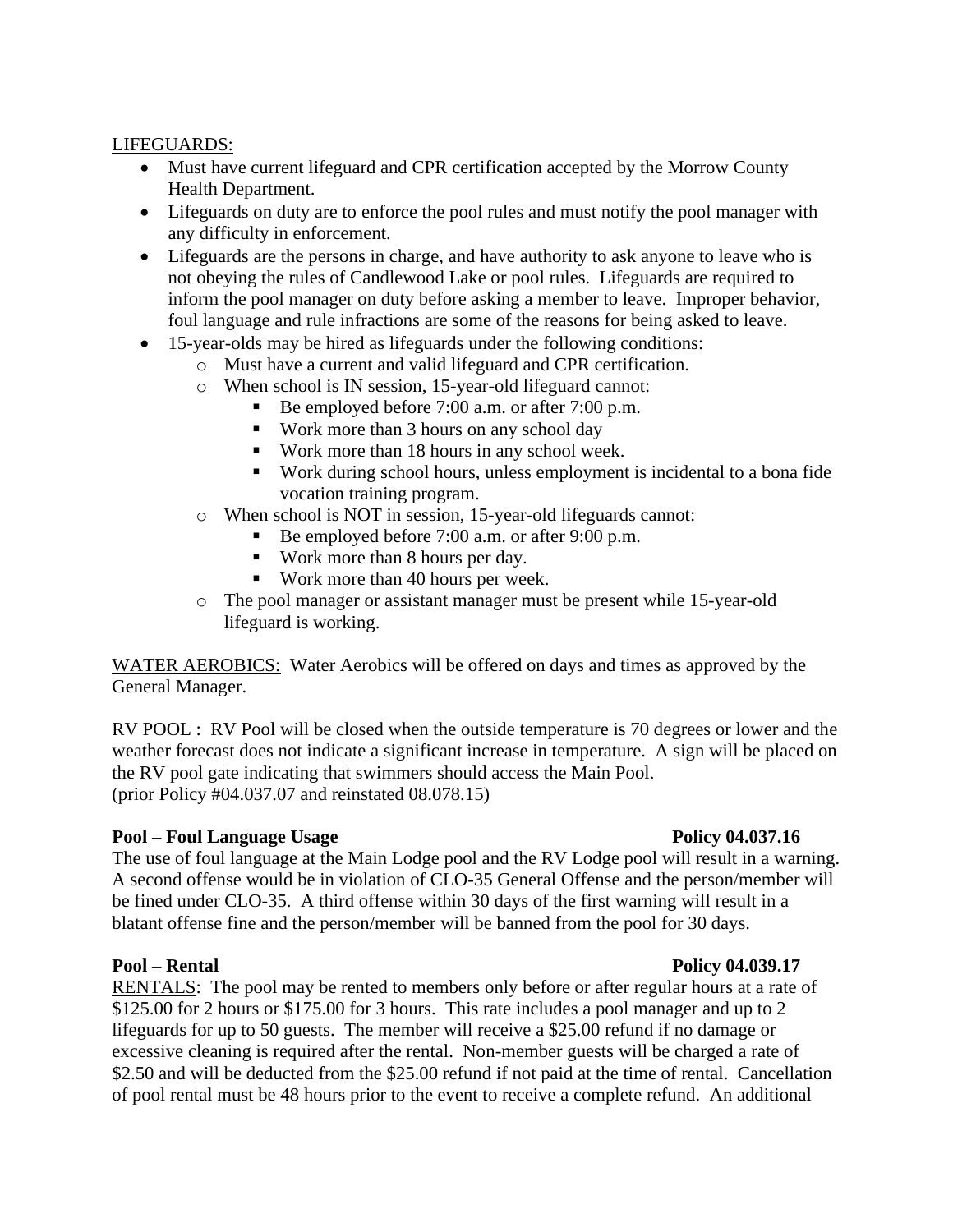\$25.00 fee will be added for each additional 25 guests. Rental of the pool for swim meets must be approved by the Board of Trustees.

#### **Hours – Property Policy 09.238.92**

Due to the increased use of Candlewood Lake parks and common areas, the Board of Trustees has determined the need to establish operating guidelines for the parks and common areas. All park and common areas within the Candlewood Lake Subdivision shall have the following operating guidelines.

- 1. The Main/RV Lodge shall be open at 8:00 A.M. every day. The closing time for the Lodges shall be 10:00 P.M. unless other arrangements have been made.
- 2. All other parks and common areas shall be closed at dusk unless proper arrangements have been made in advance.

3.Due to the fact that sound carries throughout Candlewood because of the lake, the noise level of any activity must be maintained at a moderate level. It shall be the responsibility of the Security Officer to enforce these regulations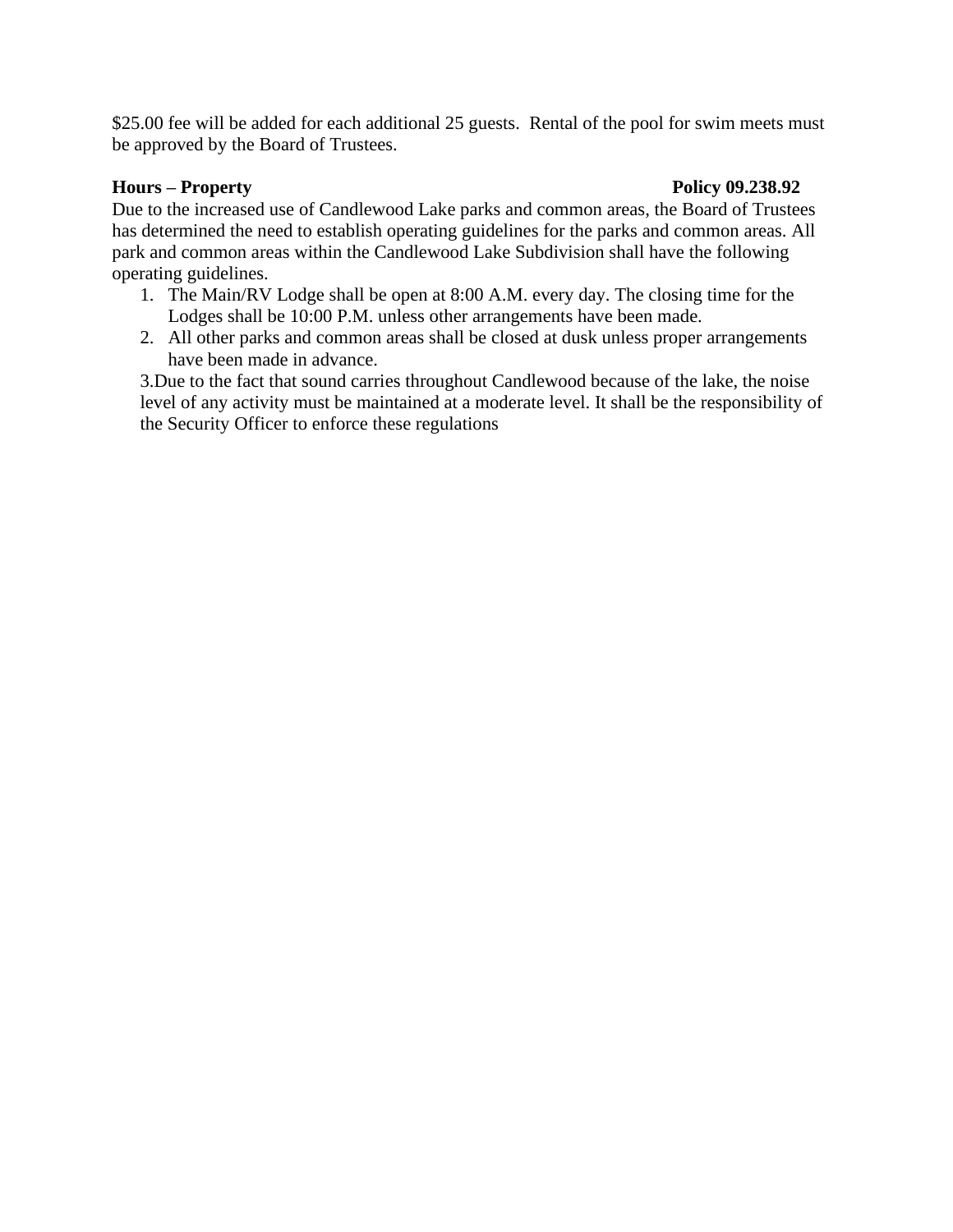### **Security:**

#### **Boat Registration Policy 09.082.06**

Each person registering a boat will be given a copy of CWL boating rules and sign a document that they totally understand the rules and take responsibility for them and any misconduct associated with boating will result in a fine without negotiation

### **Citations & Appeals Policy 022207**

Should any future Board-approved citation issuing decision be made, that citation process and its related appeal process shall also fall under this unified guidance.

Further, any past relevant Board policy actions related to the issuing of citations and appeals shall be considered repealed.

Further, any bylaws, deed restriction, or Candlewood Lake Ordinance (CLO) relating to the issuing of citations and/or appealing a citation shall be reviewed and proposed amendments brought forward by the Bylaws Committee on or before March 21, 2022 for the Board of Trustees to consider taking to the membership for any required vote. (SBAR 022207)

### **CLO's & Rules Policy 03.039.98**

Appeals of CLO or other violations issued by our Security Staff will not be considered, unless appealed in writing within 60 days of the date of the citation.

After the third offense in 30 days each subsequent offense is double the fine for the third offense for all blatant violations of CWL rules, deed restrictions and policies.

### **Gates Policy 10.144.05**

The following procedures must be followed for visitors to CWL:

- 2. If the visitor has a seasonal pass, they shall be admitted.
- 3. If a member of their representative has left the name of the visitor with security, the visitor must then be registered with Security and a Guest Pass issued.
- 4. In the case of an Open House, Security must be notified in writing of the Open House stating the unit and lot number of Open House. The visitors coming to Candlewood to view the Open House must then register with Security and a temporary pass will be issued.

All registration requires the following information:

- 1. Name (verified by driver's license)
- 2. License plate number

### **Gates Policy 10.01.20**

Fine for deliberating breaking any gate is increased to \$250.00 plus the cost of gate repairs. Morrow County Sheriff will be contacted at the discretion of General Manager.

### **CLO Violations Policy 04.188.10**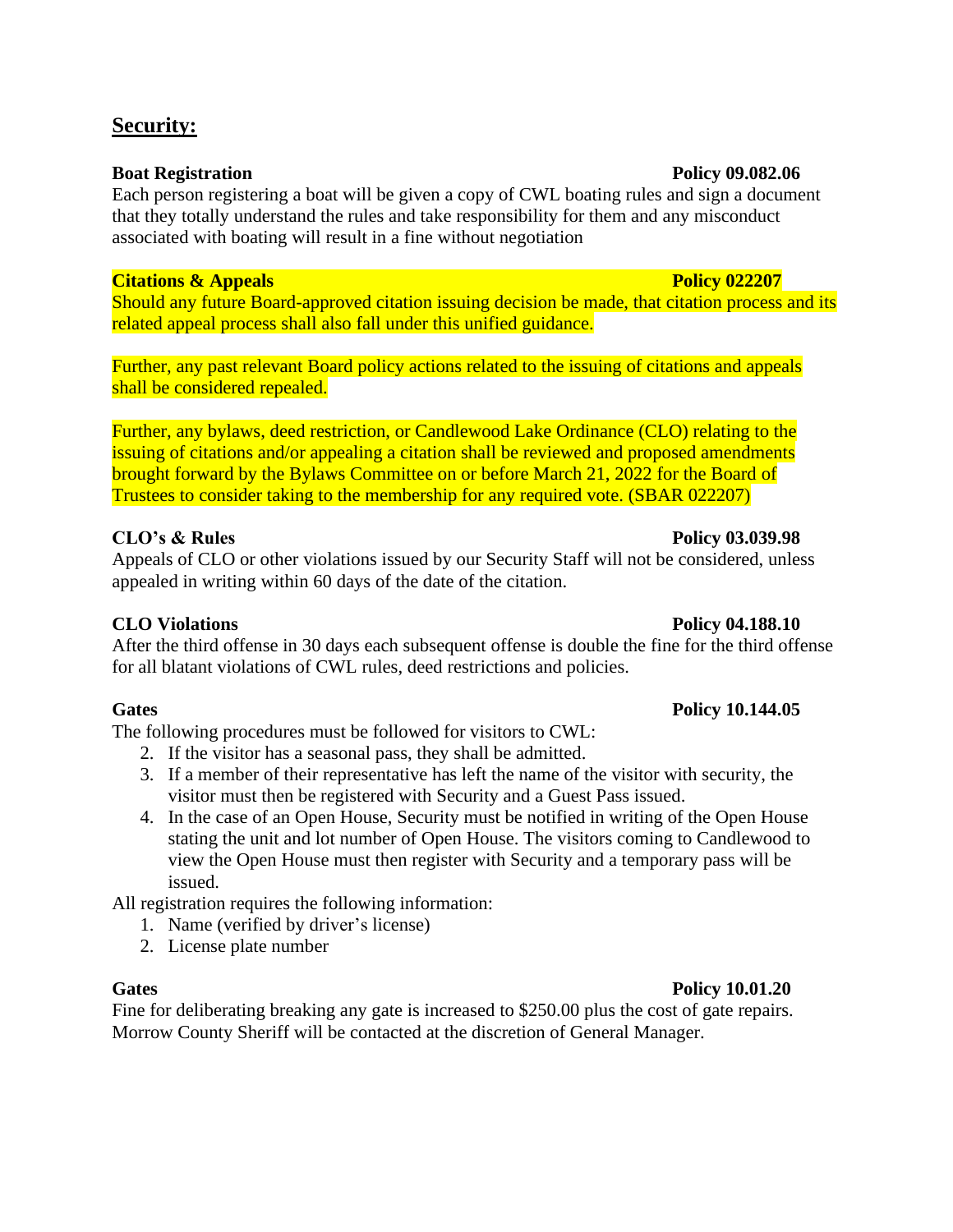Procedure for house checks:

- A. That random house checks be done approximately once per week by Security.
- B. That there be no charge for house checks.
- C. That this is to be done with the understanding that there are two reasons this can only be done as a random service.
	- 1. Availability of time by Security
	- 2. Random checks serves as an element of surprise, rather than a routine check.
- D. That members will sign a risk and release form provided by Candlewood to release Candlewood Lake Association, Candlewood Security, Morrow County Sheriff's Department, County Commissioners and all associated with Security of Candlewood Lake. This form must be signed to qualify for this service.

### **Registration-all within CWL Policy 02.026.94**

All boats, autos and other vehicles may not be parked or stored on Candlewood property or on property owner's property without having current Candlewood, State or other required registration sticker, numbers or license.

Procedure:

- 1. Owner shall be notified of violation as soon as practical.
- 2. Twenty days after written notice, a second notice shall be sent notifying owner that fines will be imposed after ten days from the date of the second notice, thirty days after the first notice.

After a total of 30 days, a fine of \$3.00 per day shall be imposed and is collectable through normal legal collection action and will become a charge against the owners' property if owner is at that time a property owner

### **Security/Summer Policy 09.094.06**

Approved motion to increase lake security during summer season to include Friday evenings, all day Saturdays, Sundays and holidays. Scheduled hours are from 8:30 a.m. to 9:30 p.m. on all days.

### **Security – video & audio recorder Policy 03.024.13**

Security staff shall record all traffic stops, boat stops, and call outs utilizing a body worn video/audio recorder. Video chips will be kept for 45 days or until an issue has been resolved

### **Security – Vehicle Registration Fee Policy 10.106.19 Policy 10.106.19**

Approved motion to institute a \$10 biennial vehicle registration fee to go into effect 3/1/20.

### **House Checks Policy 12.173.03**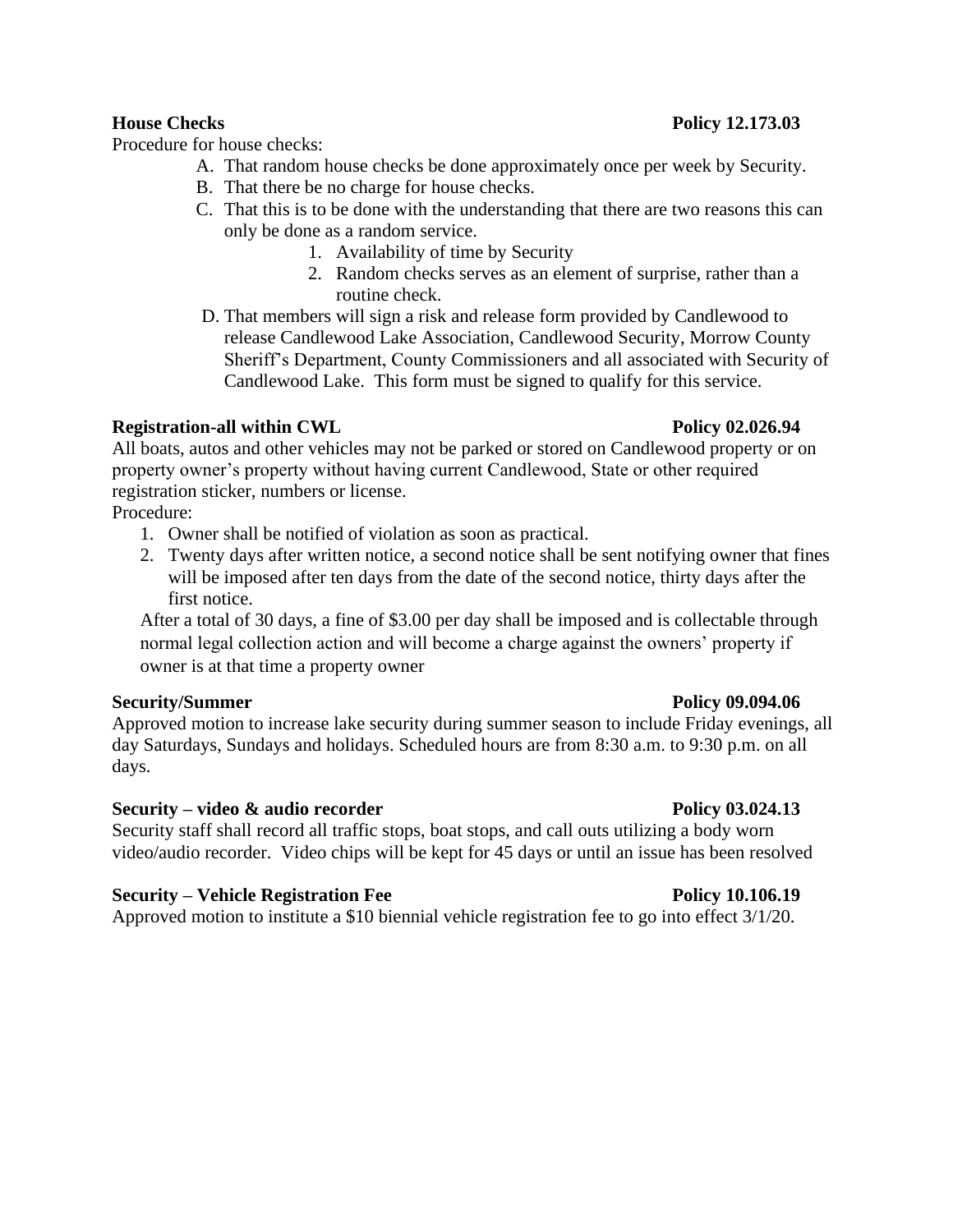### **Administrative:**

AEDs will be maintained at the Main and the RV pools to be used at the pool by lifeguards trained in the use of AEDs or to be used anywhere needed by association members. Additionally, AEDs will be maintained at both the main and RV lodge and the lobby of the association office for use by association members. Candlewood's responsibility will be to maintain all AEDs per manufactures recommendations.

#### **Barge Rental Policy 022205**

The Candlewood Lake Association, Inc. Board of Trustees accepts the recommendation of the General Manager to adopt the proposed policy, as presented to the Board on this date, regarding the use of work barges on Candlewood Lake.(See Barge Rental Form SBAR 022205)

#### **Board Meetings (Agenda/Packets) Policy 12.127.13**

The Board agenda and attachments, excluding confidential information, will be placed on the CWL website for members by the Friday before a regular Board meeting.

### **Business – Operating within CWL Policy 09.078.17**

"Invisible Business" Consistent with Candlewood Lake Deed Restrictions and By-laws, any member wishing to operate a business within the boundaries of Candlewood Lake shall be operated in such a manner to be "invisible" to the community. If at any time a member is observed to be operating a business in conflict with the intent of the community, they shall be referred to the Board for resolution."

Lakes and Siltation Committee is empowered to make decisions regarding leaving downed trees in the lake.

### **Communications Policy 06.054.13**

No public communication is to be displayed without the approval of the General Manager.

### **Contiguous Lots Policy 06.67.03**

Affidavits for Contiguous lot status are received and approved by the  $15<sup>th</sup>$  of the month, it will become effective the 1st of the following month.

### **Contiguous Lots Policy 09.079.06**

A property owner, prior to splitting any contiguous lots, must have a mortgage survey that is less than 30 days old to show current location of any building, structures, setback or easement and property pins. Further, the building inspector must verify the survey to be current before the transfer is approved, and a fee of \$75.00 will be charged for this transaction.

### **CWL Owned Facilities Policy 022203**

Candlewood Lake administration will ensure any structures to be constructed by CWL personnel or it's contractors observe the existing ECC building codes and inspection schedule. Nonconformance shall be corrected before occupancy or utilization. (SBAR 0222203)

#### **AEDs Policy 07.067.15**

### **Committees Policy 09.164.95**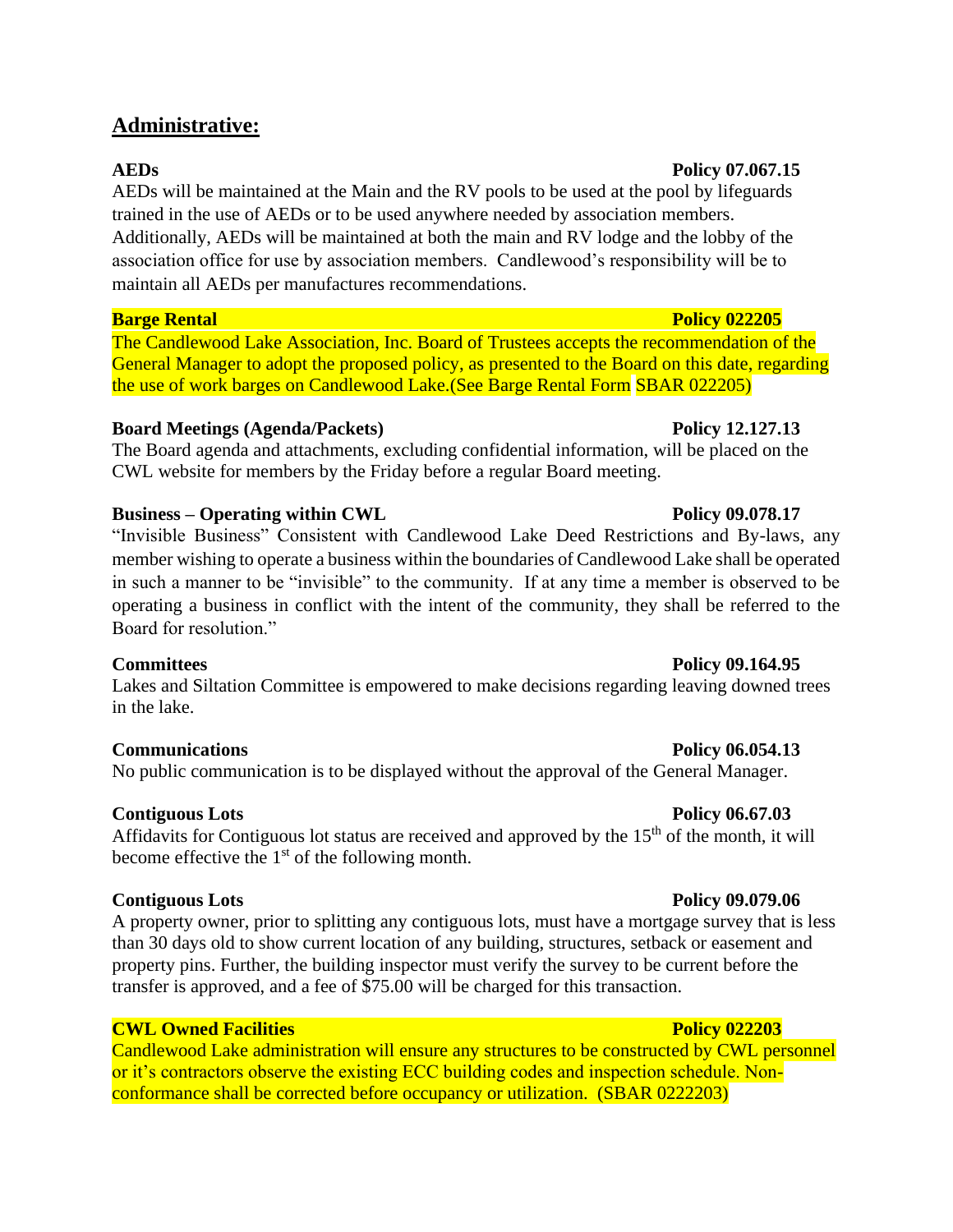### The Board of Trustees requires two signatures on behalf of the Association on any document to offer, to accept or to finalize the sale of Association property. The document must be approved prior to signing or confirmed after the signing in order for it to be a legal document. The first signer must be an officer of the Association, and the second signer must be a Trustee of the Association.

### **Employee Bonus Policy 2.03.21**

The following policy is for full-time and permanent part-time employees of Candlewood Lake Association, Inc. and will be in effect until revised, revoked or amended by action of the Board of Trustees.

The purpose of this policy is to express the gratitude of the Board and the property owners to the full-time and permanent part-time employees for their performance and dedication to making Candlewood Lake a better place to live, play and work.

- Any full-time employee of CWL serving six (6) months to twelve (12) months would receive \$250.
- Any full-time employee serving one year, plus one day, receives \$500, plus an additional \$50 for each complete year of service.
- Permanent part-time employees serving one year and one day would be awarded \$250, plus an additional \$25 for each complete year of service.

All such service bonuses would be subject to all regular withholding and would be paid within the second pay period of the month of February each year. Each employee must be employed by Candlewood Lake Association as of January 31, 2022, and on January 31 of each subsequent year; and to implement this policy for bonus payouts in February 2022 and in the month of February in future years.

### **Garage Sales Policy 06.066.16**

Garage sales or moving sales are permitted on any weekend between May and October as determined by the Board of Trustees.

### THIS POLICY SUPERSEDES ALL OTHER BOARD POLICIES ON GARAGE SALES.

This period will be a time when people from outside Candlewood can come in for the event. Permits must be purchased from the office for a minimal fee of \$5.00. Allow those who participate to put a sign at the intersection of their road and in front of their home not to exceed the size of 18" x 24". All signs are restricted to the days of the sale only. Signs must be removed by the person who put them up and must have the person's unit and lot number on the sign. Garage Sales are allowed at residence only and cannot be permitted on bare lots.

A special permit may be issued in the case of moving sales at the discretion of the General Manager.

If a permit is not obtained, you will be fined \$15.00.

#### **Document Policy 07.210.087**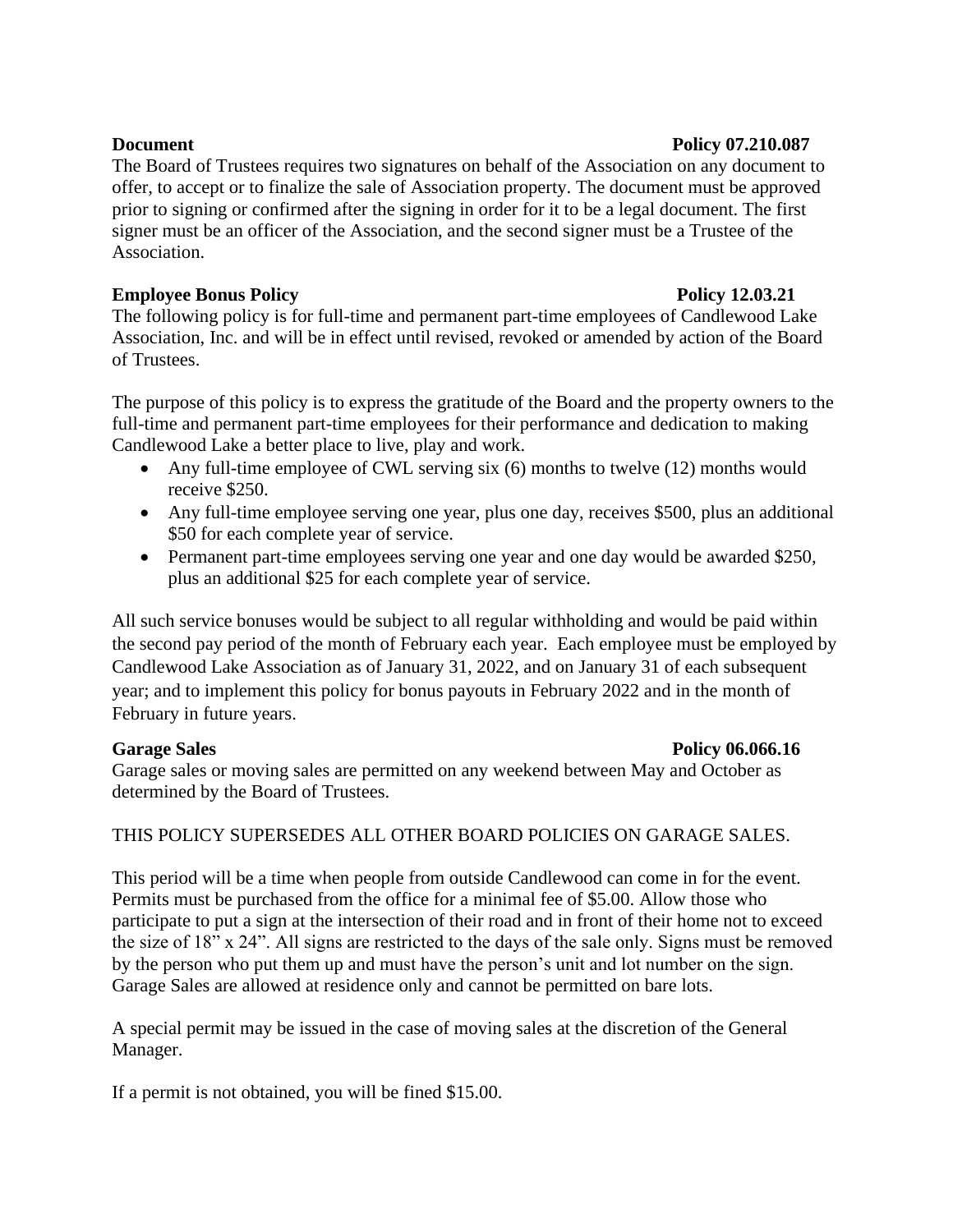### Garage Sales-Food Sales **Policy 07.080.09**

A person, who has a commercial food license, and wishes to sell food in Candlewood Lake during the garage sale times, shall go to the Candlewood Lake Office and get approval for the garage sale days only.

#### Garage Sales – Parking and/or restricting traffic Policy 06.083.14

Parking restrictions at homes participating in the garage sale will be not be enforced

#### **Gates Policy 01.07.94**

Any person who claims that our gates have damaged their vehicles will be informed to file a claim with their insurance company.

### **Gate Cards/Remotes Policy 07.081.12**

Each household to purchase up to seven (7) gate control devices with each card costing \$5.00 and each clicker costing \$25.00.

### **Gate Cards Policy 10.130.12**

One gate card will be issued to a new property owner purchasing a lot from Candlewood and to take the cost of the card out of the sale proceeds.

### **Contiguous Lots Policy 11.147.99**

Any contiguous residential off shore, mobile home or R.V. Candlewood lot may be purchased at a 50% discount and any 1<sup>st</sup> tier lot may be purchased for a 25% discount. (Limited to the purchase of one contiguous lot only)

### **Fire Department Policy 06.090.02**

Johnsville Fire Department is permitted to house a tanker truck in the old maintenance building.

### **Fish Rules & Regulations Policy 07.90.96**

The limit on size and quantity on Bass shall be – minimum length 14 inches and 6 in quantity per day. Crappie – no size limit - 20 per day; Catfish – 16 inches in length – 6 per day except Bull Heads. They can take them all. Any fish beyond limit on size or undersize, fisherman subject to \$25.00 fine per fish per violation, excluding fish that might be snagged or were going to die anyway.

### **Lawn Length Policy 07.091.11**

The lawn length limit of ten inches is set for residential members and Unit 4 members with RVs on their lot.

### **Logo Policy 07.02.21**

Policy defines: (1) the design of the Association's logo, (2) the Pantone Matching System matching colors of the Association, (3) how any mark shall be displayed and where, (4) which marks, if any, may be copyrighted or registers as service marks or trademarks, and (5) that the authority regarding the above rests with the Board of Trustees.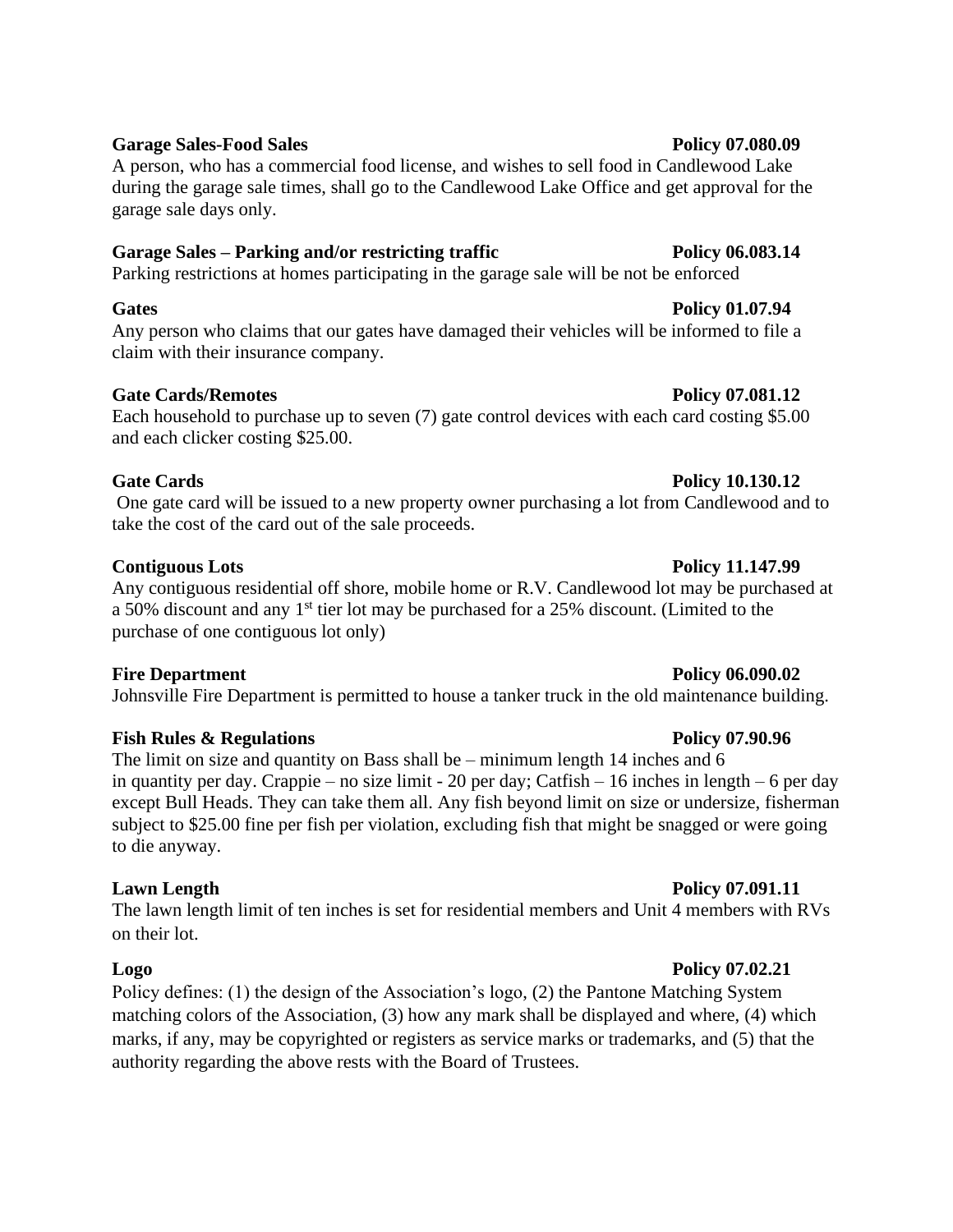Lots will be taken back only if the lots would be beneficial to Candlewood Lake. The sales committee and office leadership will review each request and recommend to the Board as needed.

### Lot Reclamation **Policy 08.077.15**

At the option of the Board, when a property owner wants to give their lot back to Candlewood, the member's account must be paid current with no prior litigations (collections), and real estate taxes paid current with Morrow County. At that point, if it is decided that taking back the lot would be advantageous to Candlewood, the following guidelines would be followed:

- Have owned the property for over 20 years  $-1$  year of current assessments
- Have owned the property for  $11-19$  years  $-2$  years of current assessments
- Have owned the property for  $2-10$  years  $-3$  years of current assessments
- Have owned the property for less than  $2$  years  $-4$  years of current assessments

### **Lot Reclamation Policy 10.091.15**

All income derived from the lot take back program (08.077.15) go into the Capital Fund.

### **Lot Sales Policy 03.038.08**

Approved motion to approve the following recommendations from the Adhoc Lot Sales Evaluation Committee (items #8 of the twelve presented was not approved)

- 1. Referral Policy Discussed but have no recommendation at this time.
- 2. Density Policy The current policy of selling CWL lots, which are contiguous to a member's lot, at 50% discount for off-shore lots, and a 25% discount for a first tier lots should continue. However, it is recommended that a maximum of three (3) contiguous lots may be purchased at this discounted price.
- 3. Lot "On Hold" Policy The committee recommends that the current "on hold" policy, of holding a lot for 30 days without any obligation on the part of the buyer, should be terminated. Any necessary extenuating circumstances can be written into the "Agreement to Purchase" Form.
- 4. First Tier Flag Lots The committee recommends that any Flag lots with a 15 foot access from Candlewood Drive to the lot that lays behind the first tier lot is an off shore lot and should be priced as an off-shore lot.
- 5. Survey to verify lot survey pins. The committee recommends any CWL lot sold after April 1, 2008 be surveyed for the purpose of locating and verifying that the lot pins are at the correct location. They buyer will pay the balance of the survey cost, at the sales closing. The salesperson making the sale shall order the survey.
- 6. Lot "Take Back" Policy After much discussion, it was the general consensus of the committee, that at this time, it was not in the best interest of Candlewood Lake Association to take back lots from members, with the exception of foreclosures.
- 7. The committee also recommends an additional "Open House" Day and that the dates be established at a later date upon the recommendation of the Sales Committee.
- 8. Candlewood Lake Assoc. currently has 464 lots for sale. Of these 464 lots, 118 are contiguous to other unsold lots. There are 43 groups of contiguous unsold lots. It is the recommendation of this committee that several of these lots be put together and sold as

#### **Lot Reclamation Policy 02.022.11**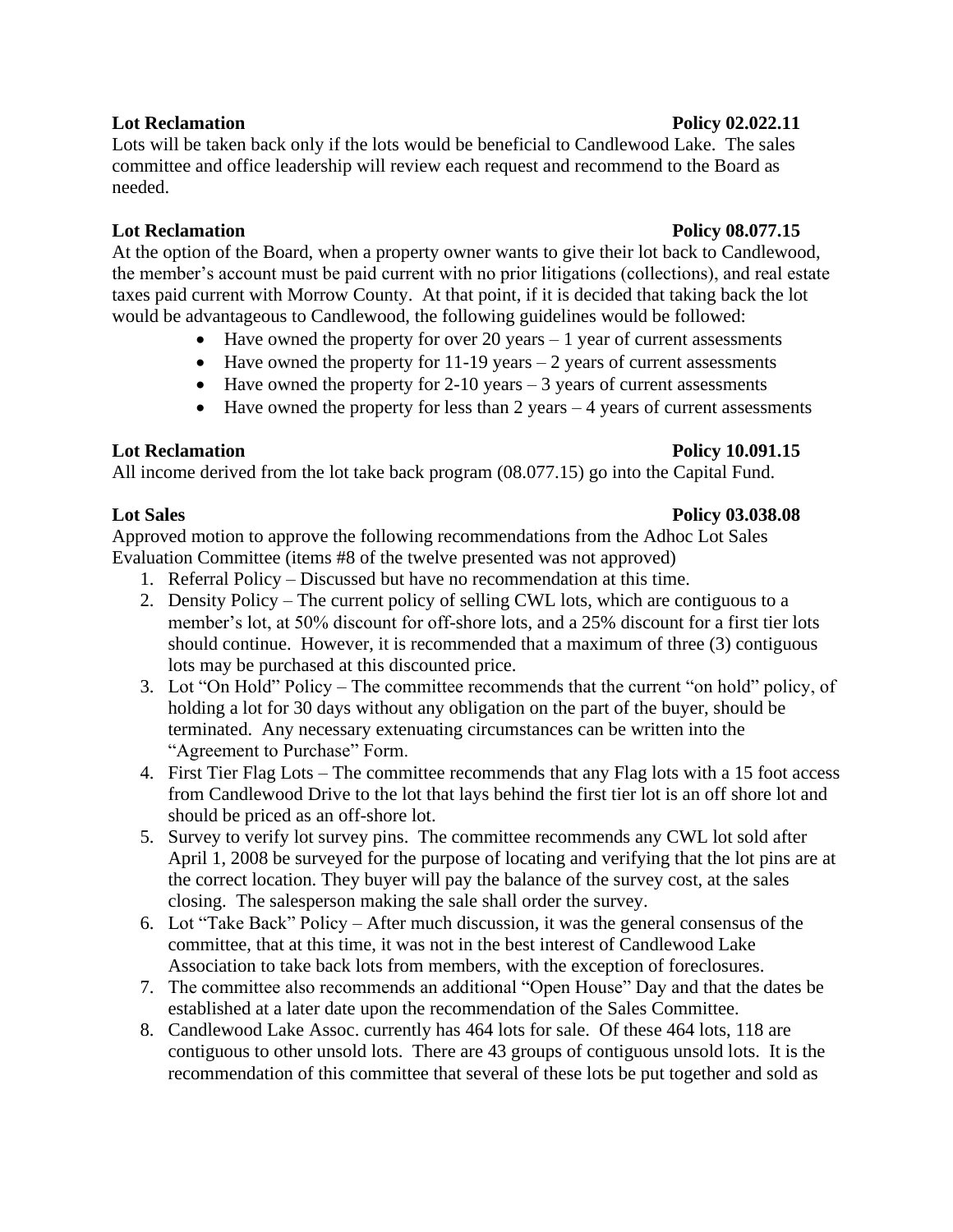- 9. There are currently 28 unsold CWL lots located on Candlewood Blvd. This committee recommends that the Board consider removing all 28 unsold lots from the sales inventory. This action would further promote green space on our entry road which we feel would continue to assure a positive first and lasting impression of Candlewood Lake.
- 10. Finally, this committee urges the Board to consider establishing a special day for which Candlewood Lake can be well known. It was suggested that possibly a day that would feature an Antique and Classic Car Show, a 5K Run and several other activities to draw people from north and central Ohio to Candlewood Lake. The Realtors have volunteered to chair the event. A budget would have to be established to take care of advertising.

Approved motion to raise the commission to 7.5% on waterfront lots and, in the event the lake property values return to \$75,000 per lot, then the commission will be restored to 5%.

### **Lot Sales Policy 12.138.12**

20% of all future lot sales will be placed into the Reserve Fund.

### **Lot Sales Policy 12.097.15**

A 2% charge to lots purchased with a credit card effective 12/8/15 and to be calculated on the amount being charged on the credit card as recommended by the Finance Committee.

### **Lot Sales Policy 06.066.18**

Future lot sales to any member must be in good standing with their assessments.

### **Lot Sales Policy 022208**

No CWL-owned lots be sold (see exception below) until the Board of Trustees approves a comprehensive real estate development plan. (SBAR 022208)

Furthermore, CWL members in good standing with an existing CWL residence may purchase one of the approximately 150 single CWL-owned lots contiguous to their currently developed CWL lot. Should a resident, with a CWL-approved building permit, plan to build within the next 12 months from the date of the Board's action on this recommendation, a single contiguous lot may be sold to a member owning a then yet to be developed lot. Such sale would be an exception subject to potential approved by the Board of Trustees.

Furthermore, no double or triple lots owned by CWL shall be sold until the Board of Trustees approves a comprehensive real estate development plan.

### **Proof of Insurance Policy 09.01.21**

All contractors including 1099 contractors must provide satisfactory proof of liability insurance protections, naming Candlewood Lake Association Inc as an additional insured, as well as Ohio worker's compensation insurance. These contractors shall attest in writing that all subcontractors they may engage in doing work for Candlewood Lake Association, Inc. also have liability insurance protection as well as Ohio worker's compensation insurance.

### **Lot Sales Policy 04.042.12**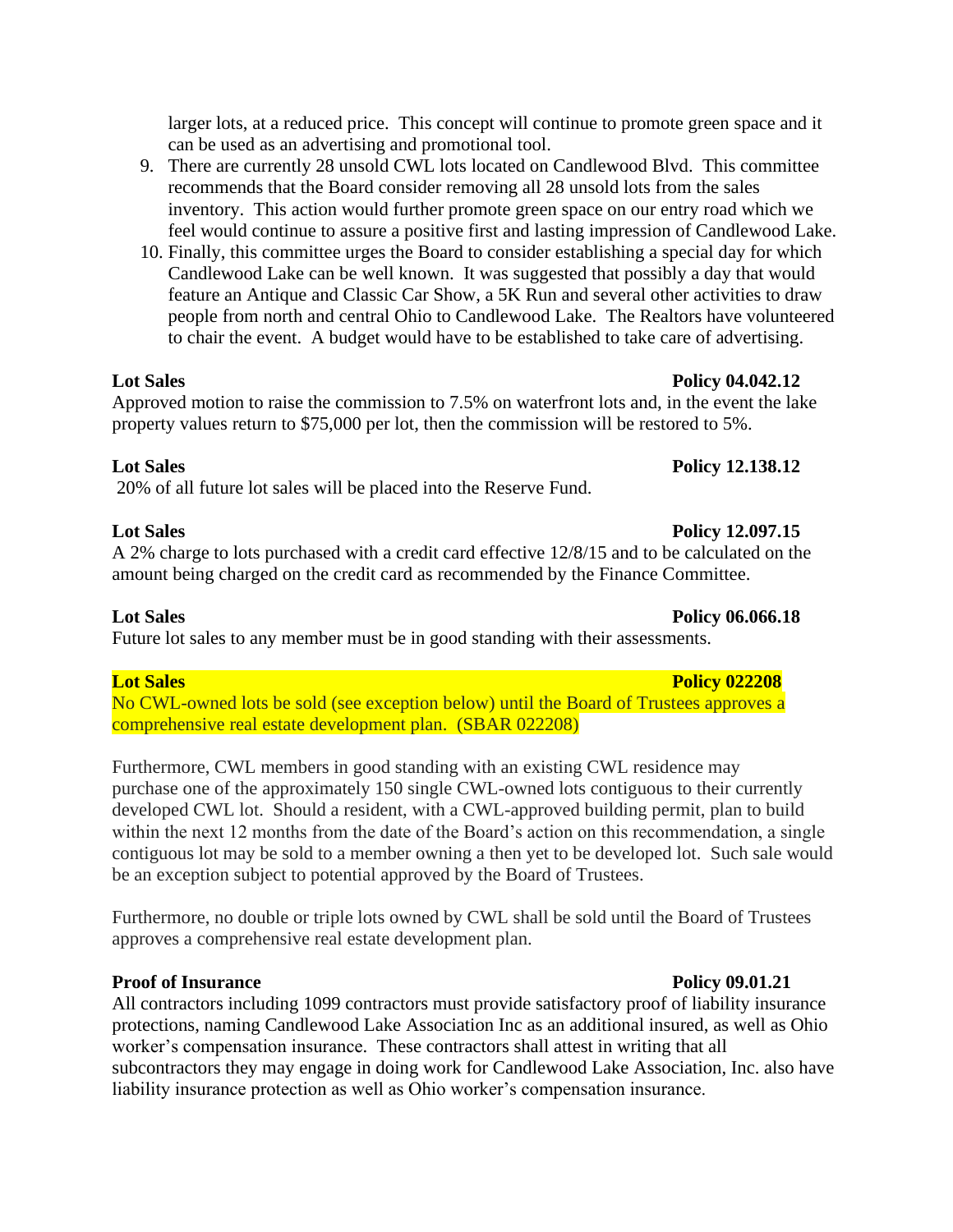### **Property Plat Lines Policy 12.01.21**

No allowing plat line amendments to be submitted to the Morrow County government without prior approval of the Association's membership.

Should the General Manager judge it is in the Association's best interests for the membership to vote on a proposed plat line amendment, the General Manager shall bring a written recommendation, with critical background information, to the Board of Trustees for its determination as to if a membership vote is warranted.

Further, the General Manager shall communicate within ten (10) business days of the adoption of this resolution in writing to the Morrow County Engineer that any requests for plat line changes within Candlewood Lake should be directed in writing by the Candlewood Lake General Manager on behalf of the Association.

#### **Real Estate Auctions Board Policy 09.92.245**

There will be no auctions in Candlewood Lake by any real estate agency.

### **Registration Boat/Utility Trailers Policy 03.04.98**

All boat and utility trailers within Candlewood Lake property must display a state license plate or a 5" by 8" white metal plate with black lettering with the property owner's unit and lot number in letters 3" high.

### **Rip-Rap Policy 03.033.08**

All rip-rap is to be maintained 24" above and as far below water level as practical. Sea walls must be 24" above normal water level, or may be built up to correspond to the height of surrounding grade.

### **Rockaway Pond Policy 12.214.96**

Swimming is not permitted at the pond on Rockaway Drive.

Approved motion to eliminate, under Snowmobile Rules and Operating Procedures, Item #8, depth of snow must be 3 inches and Item #9, Operating Hours to change from 8:00 a.m. to dark.

### **Solicitation by Members Policy 01.007.095**

Candlewood Lake members can solicit other Candlewood residents. These solicitations are limited to non-profit charitable organizations. These would normally be church and school related, as well as organizations such as United Way, American Cancer Society, and other such organizations.

### **Sports Camps Policy 02.160.10**

Sports camps are prohibited from operating within the borders of CWL.

### **Storage Policy 09.91.216**

R.V.'s may be stored at the Maintenance Building area during the winter season at their own risk.

### **Snowmobiles Policy 03.017.06**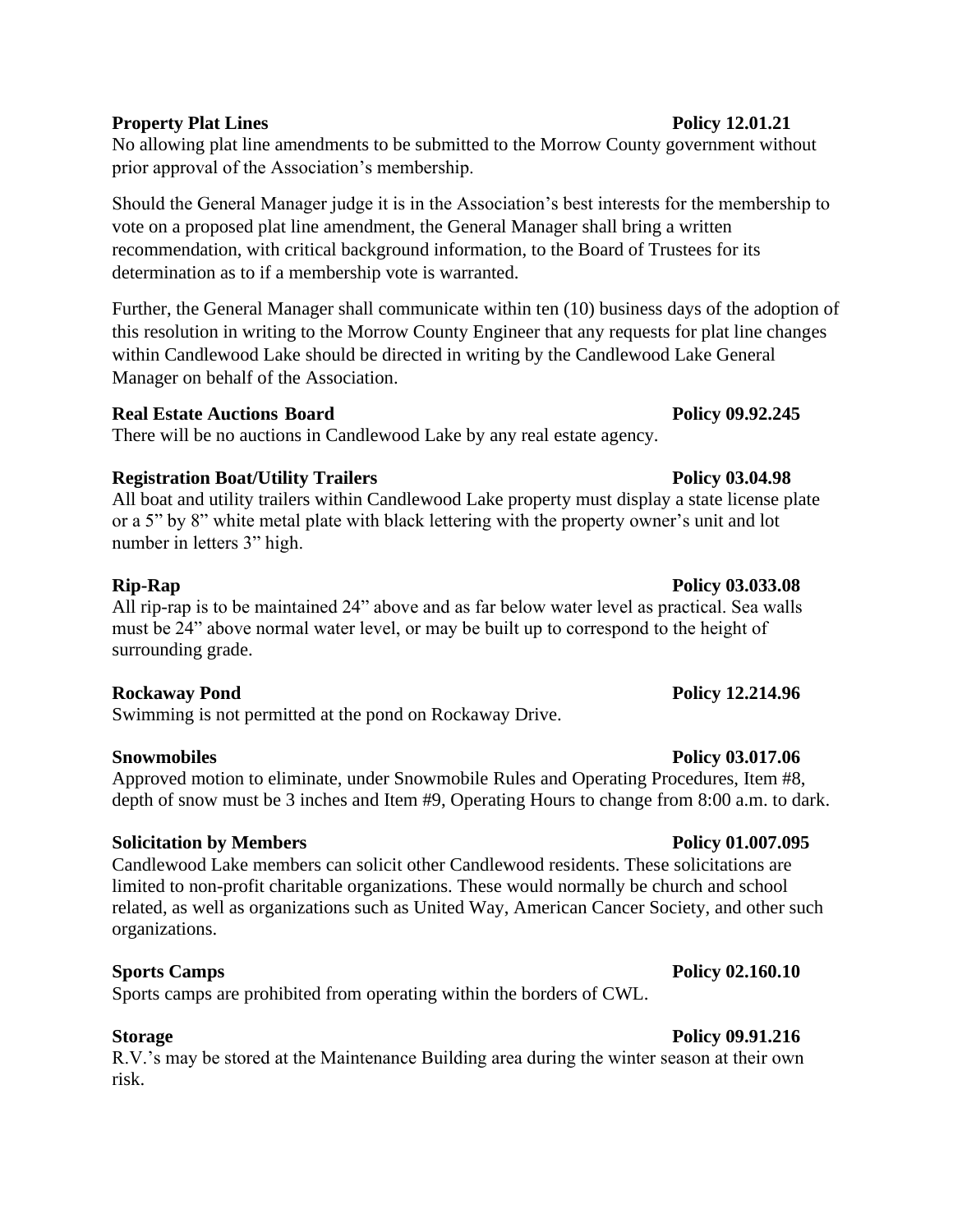#### **Storage Policy 10.132.14**

No storage and/or parking of boats, trailers, etc. on the west side of the maintenance building in the maintenance area and all items currently parked there will need to be removed within 30 days.

### **Transferring Property Policy 09.91.230**

1. It will be the responsibility of the owner of the property or the owner's authorized agent to make sure that all required procedures are followed when transferring property. However, in the event the current owner fails to satisfy these procedures, the new owner will responsible for their completion.

- 2. In order to transfer property the following documents or procedures need to be completed:
	- A. A copy of the recorded deed or land contract in the new property owner's name(s), with a current tax mailing address must be given to the Candlewood Lake Business Office.
	- B. Certifications that all charges owed to the Association are current or being properly completed.
	- C. That gate cards have either been transferred to the new owner, turned in or paid for if lost or missing.
	- D. A new property information form (POA) has been completed by the new owner.
	- E. A signed Representation and Agreements form by the new owner has been completed.

3. It will be understood that the new owner will not be entitled to any privileges of membership until the above has been completed and is on file in the office.

4. These procedures will be satisfied in any transfer of association property including association.

### **Unit 4 - R.V. Area Policy 04.053.02**

Year-round living is not permitted in Unit 4. All lots in Unit 4 are designated seasonal recreational campsite lots for travel trailers and recreational vehicles. Unit 4 will be open for recreational use from April 1<sup>st</sup> through October 31<sup>st</sup>. No permanent occupancy will be permitted. The permanent resident currently living year-round will be allowed to stay year round, however, should ownership ever change, the lot and or structure will revert to recreational living only at the designated dates set by the Board. Permits will be issued for special living conditions as set by the Board of Trustees.

### **Variance -Setback Fee Policy 022213**

A fee of \$34 be charged to members receiving a variance for a setback to cover the cost of registering that setback change with the Morrow County Auditor's Office. (SBAR 022213)

All motorized vehicles be operated only on the designated roads of Candlewood Subdivision. For the purpose of this policy, motorized vehicles are identified as: snowmobiles, A.T.V, dirt bikes, golf carts, mopeds, go carts, gas or electric scooters.

#### **Vehicles Policy 04.077.04**